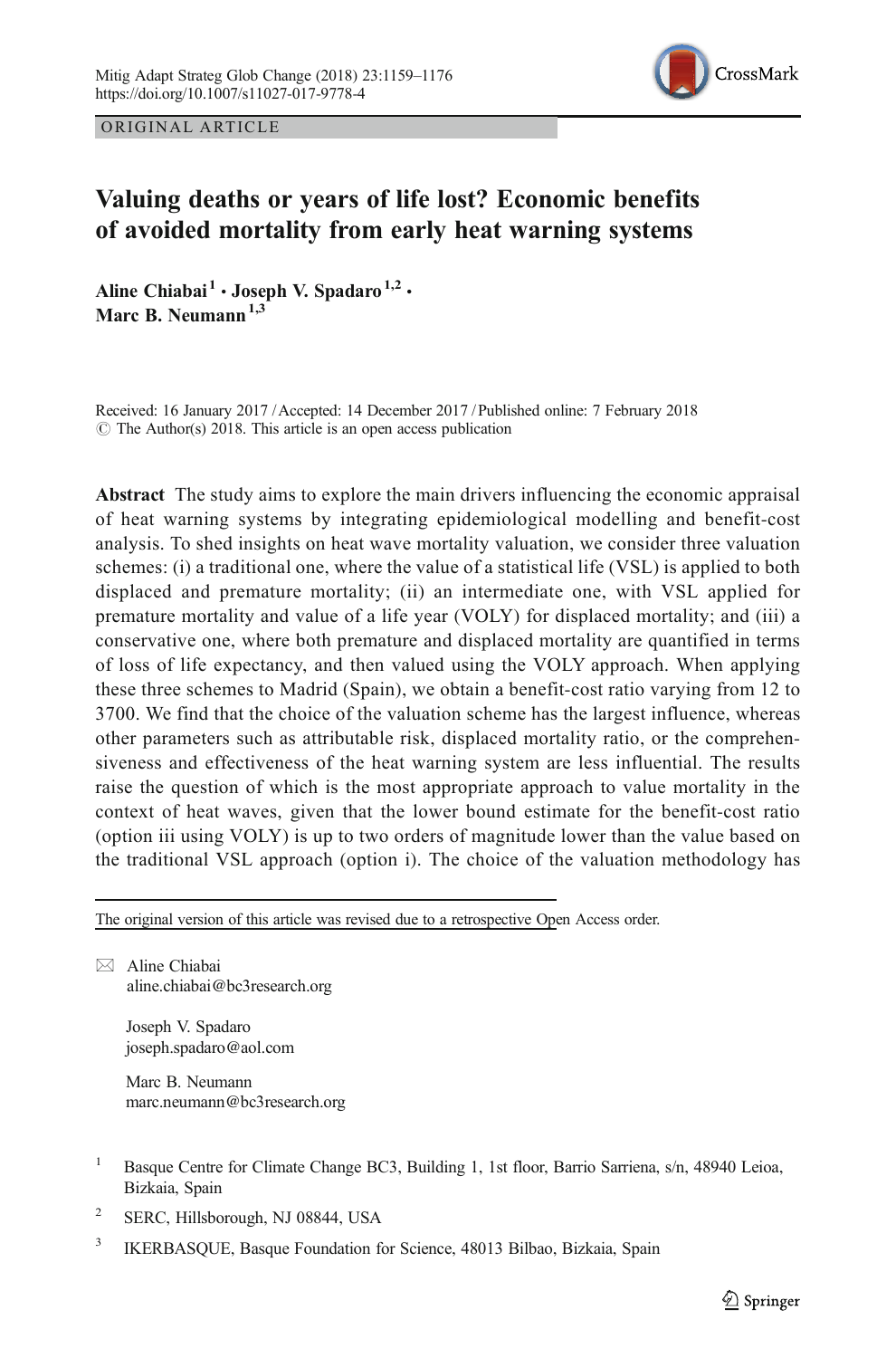significant implications for public health authorities at the local and regional scale, which becomes highly relevant for locations where the application of the VOLY approach could lead to benefit-cost ratios significantly lower than 1. We propose that specific metrics for *premature* and *displaced* VOLYs should be developed for the context of heat waves. Until such values are available, we suggest testing the economic viability of heat warning systems under the three proposed valuation schemes (i–iii) and using values for VOLY commonly applied in air pollution as the health end points are similar. Lastly, periodical reassessment of heat alert plans should be performed by public health authorities to monitor their long-term viability and cost-effectiveness.

Keywords Heat waves. Heat warning system . Economics of adaptation . benefit-cost ratio . Mortality valuation . VOLY. VSL

## 1 Introduction

Since the mid-twentieth century, several regions in the world (e.g., Europe, North America, East Asia, Australia, China) have been experiencing more frequent and more severe heat waves as an effect of global warming, with a corresponding increase in environmental thermal stresses, leading to hospital admissions and heat-related mortality (IPCC [2014](#page-16-0)). These impacts are especially prevalent in urban areas, affecting vulnerable groups such as the elderly, children, and individuals in poor health, especially those with pre-existing chronic conditions, people with disability or afflicted by obesity, and the urban poor. The frequency and intensity of extreme temperatures are expected to increase with the rise of global mean temperature, which will intensify the urban heat island effect. These impacts are further amplified by poor air quality, with consequent increased risks of heart diseases, strokes, and respiratory problems. Beniston ([2004](#page-15-0)) concluded in his study that the 2003 European heat wave may very well represent an ordinary climatic event by the end of the century. This is confirmed by a recent analysis by Christidis et al. [\(2014\)](#page-15-0), according to whom the probability of a heat wave event such as the one observed in 2003 in Europe has risen from 1 in a 1000 years to about 1 in a 100 years, with trends of frequency projected to further increase in the future. Also, exceptional heat waves that in the early 2000s were expected to occur twice a century are now expected to occur twice a decade (Christidis et al. [2014\)](#page-15-0). Wang et al. ([2015\)](#page-17-0) observed over the worldwide land area that the projected increase in global mean temperature by the end of the century would also lead to a considerable geographical extension of "extremely hot" summers. Studies from around the world are beginning to recognize that the associated health impacts may be considerable (Im et al. [2017;](#page-16-0) Martinez Austria and Bandala [2016](#page-16-0); Azhar et al. [2014](#page-15-0); Benmarhnia et al. [2014;](#page-15-0) Vardoulakis et al. [2014;](#page-17-0) Anderson and Bell [2011\)](#page-15-0).

As recognized by McGregor et al. ([2015](#page-16-0)), heat waves rarely have received adequate attention in the past, as they lack the dramatic effects usually observed with tropical cyclones, flash floods, and other extreme weather events. Nevertheless, it is acknowledged that heat waves can produce severe impacts, with the already mentioned direct effects on health, as well as other indirect impacts such as increased water and electricity consumption, reduced agricultural yields, and threats to ecosystems and biodiversity (Seifert et al. [2015;](#page-17-0) Zuo et al. [2015\)](#page-17-0).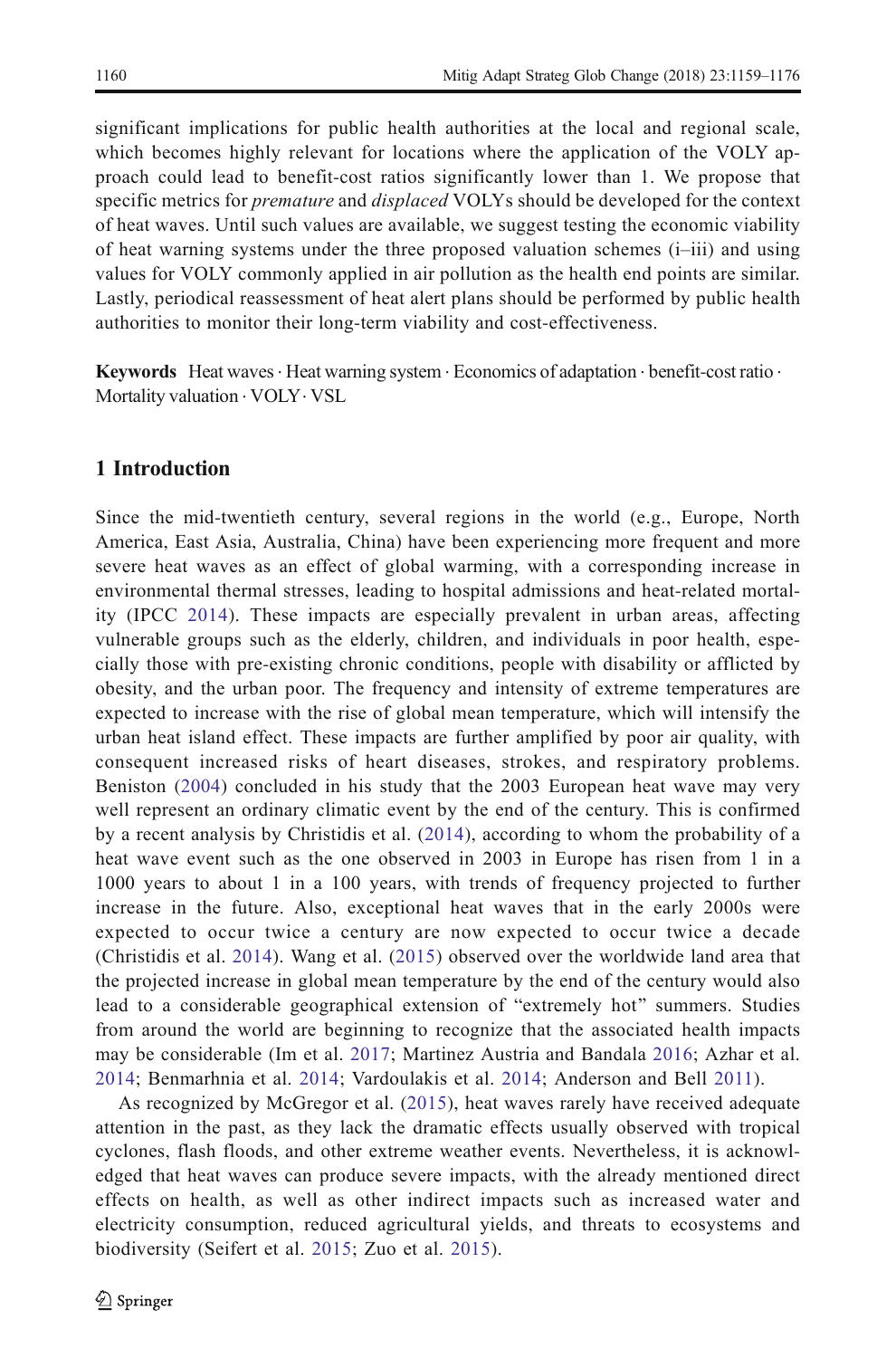In this context, the implementation of heat warning systems (HWSs) can bring important health benefits in terms of avoided heat-related mortality and morbidity. Only few benefit estimates are available from the literature (Menne and Matthies [2009](#page-16-0); ONERC [2009](#page-17-0); Ebi et al. [2004](#page-16-0); EPA [2015](#page-16-0); Hunt et al. [2016](#page-16-0)). Additional economic evidence on adaptation benefits and costs of HWS is needed to set priorities at the regional, country, and city levels, in order to avoid unwanted economic losses to society due to maladaptation. The implementation of HWSs has become widespread in numerous countries around the world and is generally recognized as an important measure to address the health risks posed by heatwaves. A HWS aims at providing alerts to the health sector and the general population, as well as guidance on behavioral adjustment during dangerously hot episodes. It is part of a wider system including surveillance and emergency plans, as well as assistance services such as transport to emergency facilities and telecare.

A typical way in which warning alerts are launched is when a critical threshold temperature  $(T_{\text{crit}})$  is reached, above which heat-related health impacts are expected to increase significantly above a nominal baseline.  $T_{\rm crit}$  is also expected to change in time as a result of many factors, such as change in urban planning (e.g., green/blue areas, building insulation), population aging and general health status, technological and healthcare advances, and behavioral changes (Meusel et al. [2004;](#page-16-0) Abrahamson et al. [2008\)](#page-15-0), besides physiological acclimatization (Aström et al. [2016\)](#page-15-0). The choice of the critical temperature is crucial for an effective warning system, in order to support timely action to prevent health impacts, as well as avoid incorrect alarms which would bring economic losses for society, and decrease the receptiveness of population and health professionals (Rogers et al. [2010\)](#page-17-0). Important requirements of HWS include, among others, the need to use local meteorological and demographic variables to set critical thresholds associated with real health impacts at the local scale, and to assess their cost-effectiveness, as recently stated in the WHO guidelines (McGregor et al. [2015](#page-16-0)).

Given that the monetized health benefits from avoided mortality are usually quite high in environmental regulation, it becomes important for policy making to consider the uncertainties related to mortality estimates and their associated costs. It is current practice to assess the averted mortality of a HWS by applying the value of a statistical life (VSL) indiscriminately to both displaced and premature deaths. This leads to a ratio of health benefits to operational costs which is typically on the order of a thousand, even when extensive and costly outreach actions are included in the HWS planning; consequently, a HWS is considered a very cost-effective adaptation response to urban heat stress under climate change. The published literature does not examine how alternative monetary valuations would influence the cost-effectiveness of a HWS compared to other parameters. With this study, we aim to explore the main drivers influencing the economic assessment of HWS, and specifically how the choice of the monetary valuation of mortality can affect the benefit-cost ratio. For this purpose, we develop a methodological framework to assess annual flows of benefits and costs of a HWS under different epidemiological, climate, and economic valuation assumptions. The analysis of the HWS is based on the prior assessment of the mortality impacts that rely on local epidemiological evidence specifying  $T_{\text{crit}}$  and health risks attributable to heat waves. Our methodology is applied to the city of Madrid (Spain), for the period of 2020–2040, a time frame appropriate for policy making. Madrid presents a good case study because of its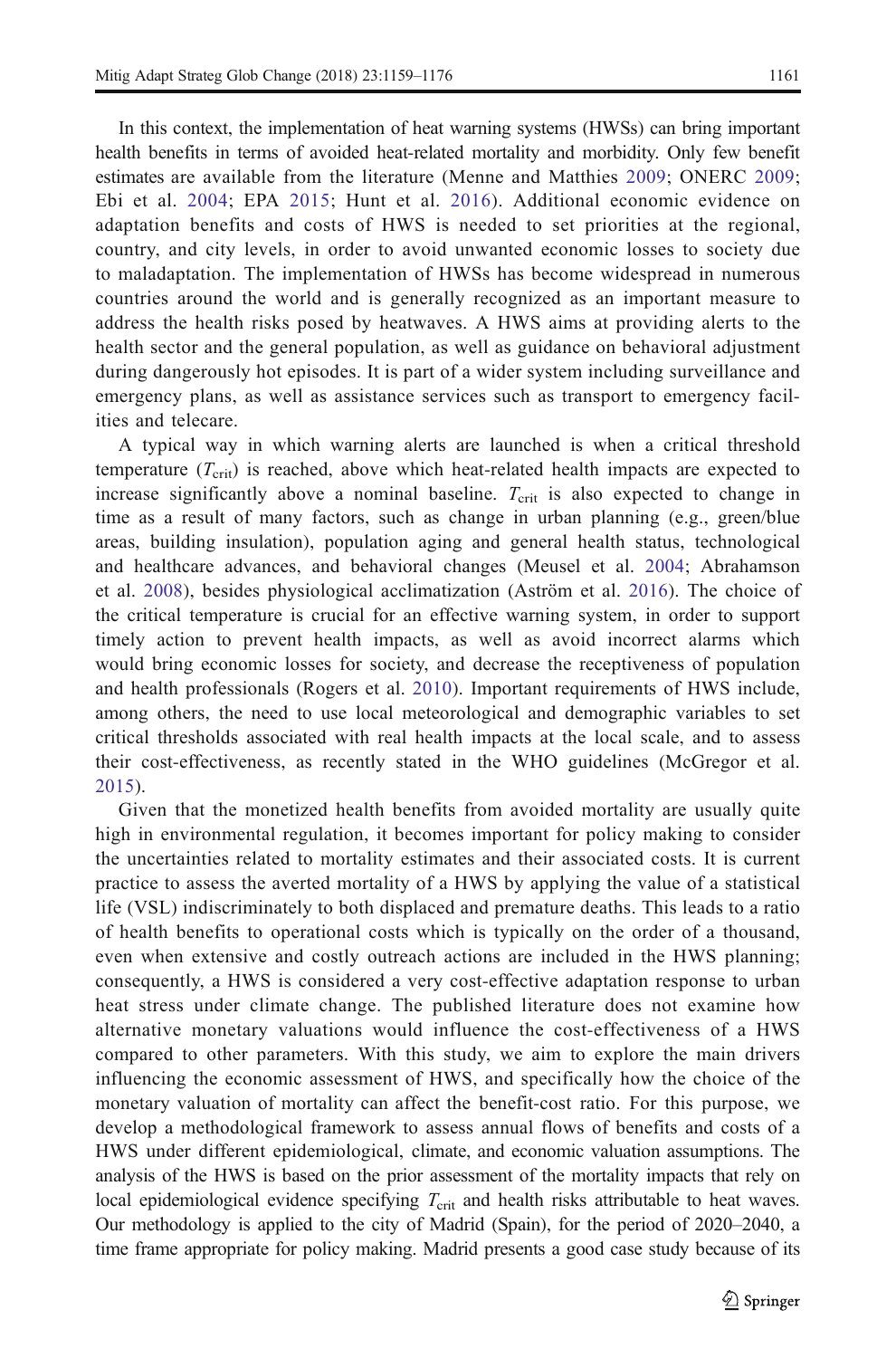<span id="page-3-0"></span>geographical location in the Mediterranean region, which is familiar with very hot summers and heat wave episodes (Colacino and Conte [1995\)](#page-15-0).

### 2 Assessment of heat-related mortality

The consequences of extreme heat on health hinge on a wide range of interrelated factors, including sociodemographic characteristics, population health status, and association with other pollutants.

For this study, we used epidemiological studies from the literature for this specific site (Linares et al. [2014;](#page-16-0) Diaz et al. [2015\)](#page-15-0). The empirical model estimates the heat wave threshold temperature  $T_{\text{crit}}$ , defined as the maximum air temperature when daily mortality (at the 95% statistical significance level) exceeds the expected background daily mortality rate. For Madrid,  $T_{\rm crit}$  was found to be 34 °C for the reference period from 2001 and 2009, and the temperature-mortality attributable risk AR, the proportion of daily deaths from natural causes attributable to heat exposure, is equal to 4.24% (95% CI, 1.57–6.88) for each 1 °C above  $T_{\text{crit}}$ . The AR is a mean summertime value age-weighted by the total exposed population, adjusted for covariates such as outdoor air particulate matter and ozone pollution, ambient noise, pollen concentration, and seasonal influenza incidence rate.

The expected annual mortality burden  $M_t$ , in year t under alternative socioclimatic scenarios is calculated as:

$$
M_t = \mu_t \cdot AR \cdot (T_{\text{max}} - T_{\text{crit}})_t \cdot N days_t = \mu_t \cdot AR \cdot \Delta Temp_t \cdot N days_t \tag{1}
$$

Time-based data on daily mortality rate from natural causes  $\mu$ , mean daily excess temperature,  $\Delta Temp_t = (T_{\text{max}} - T_{\text{crit}})_t$ , and number of heat wave days  $N days_t$  are calculated for summer days when the daily maximum temperature,  $T_{\text{max}}$ , exceeds the heat wave threshold temperature  $T_{\text{crit}}$ . Here, summertime covers the time period from 1 June to 30 September. AR is kept constant in Eq. 1. The expected total mortality TM between years 2020 and 2040 is calculated as follows:

$$
TM = \sum_{t} M_{t} = \sum_{t} \mu_{t} \cdot AR \cdot \Delta Temp_{t} \cdot N days_{t}
$$
\n(2)

The heat anomaly is distinguished between displaced and advanced (premature) deaths. Mortality displacement refers to acute deaths that occur during or immediately after a heat episode and concern people at the end of their lives who would have died regardless of heat exposure. The increase in mortality rate, which is then accompanied by a short-term anoma-lous reduction of deaths in the population, is known as "harvesting" (Hajat et al. [2005](#page-16-0); Saha et al. [2014](#page-17-0); Armstrong et al. [2014\)](#page-15-0).

Premature mortality, on the other hand, refers to heat-related excess deaths in otherwise healthy individuals, who die earlier because of heat exposure. This affects different segments of the population disproportionally, especially the elderly (living alone or socially isolated), but also other groups such as infants and young children, manual workers, and people who engage in strenuous outdoor activities during hot weather. The loss of life per premature death depends on the expected remaining life of an individual at death and health status and may range from several months to the remaining life expectancy at age of death. The majority of people who succumb to heat stress are primarily aged 75 and over (Linares et al. [2014\)](#page-16-0).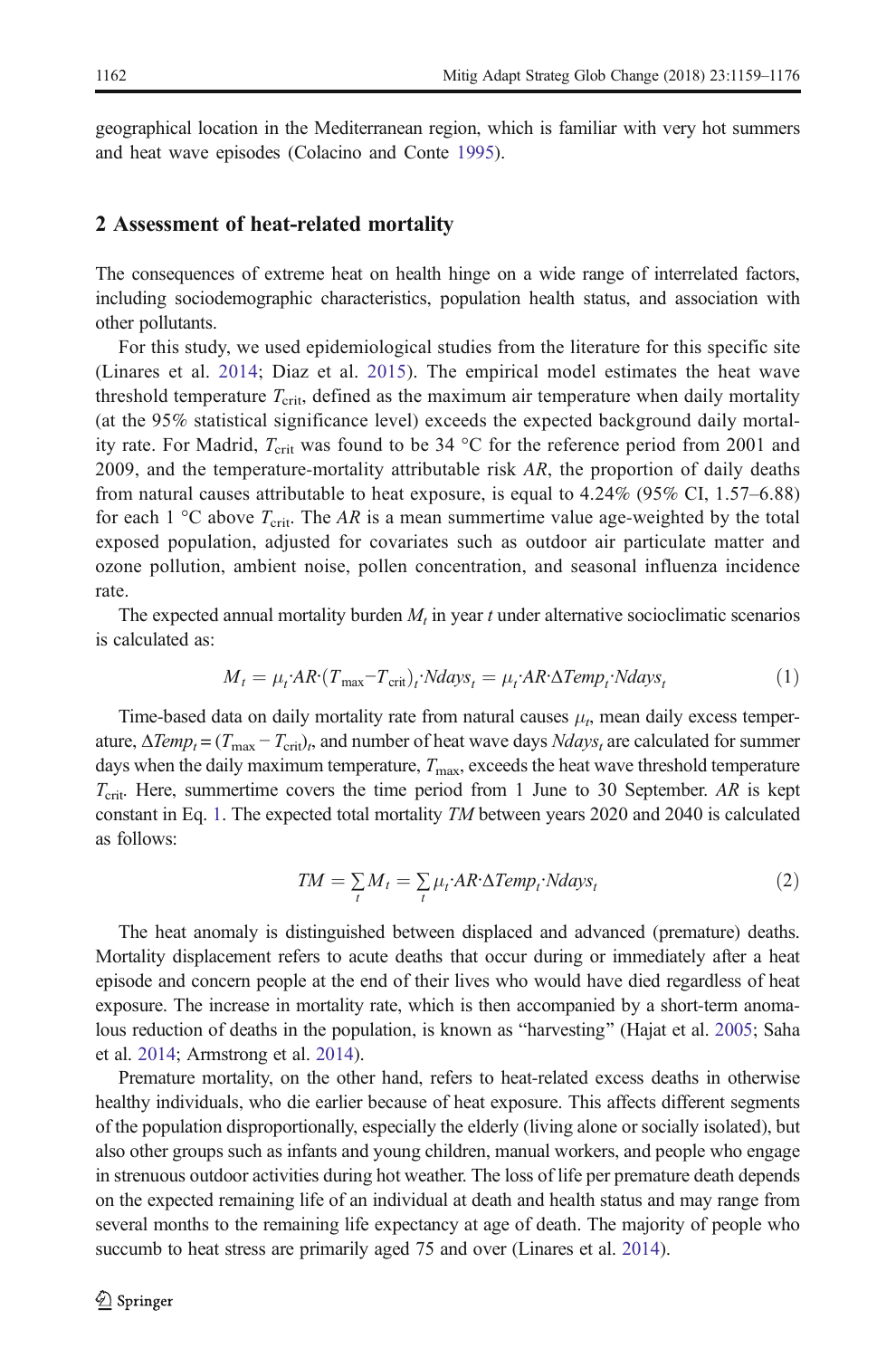Taking into consideration the difference between displaced and premature mortality, we rewrite Eq. [1](#page-3-0) as follows:

$$
DM_t = \mu_t \cdot AR \cdot \Delta Temp_t \cdot N days_t \cdot DMR \tag{3}
$$

$$
PM_t = \mu_t \cdot AR \cdot \Delta Temp_t \cdot N days_t \cdot (1 - DMR) \tag{4}
$$

 $DM<sub>t</sub>$  are the expected annual displaced deaths in year t, and  $PM<sub>t</sub>$  the expected annual premature deaths. DMR is the displaced mortality ratio, the share of deaths in  $M_t$  due to displaced mortality.

An alternative indicator of mortality impact is the number of years of life lost YLL, which considers the remaining years of life expectancy at the time of death (OECD [2001;](#page-17-0) WHO [2013](#page-17-0); Gardner and Sanborn [1990;](#page-16-0) McDonnel et al. [1998\)](#page-16-0). The impact of heat waves on the annual years of life lost due to displaced  $DYLL_t$  and premature  $PYLL_t$  mortality is calculated as follows:

$$
DYLL_t = \mu_t \cdot AR \cdot \Delta Temp_t \cdot N days_t \cdot DMR \cdot \gamma_d \tag{5}
$$

$$
PYLL_t = \mu_t \cdot AR \cdot \Delta Temp_t \cdot N days_t \cdot (1 - DMR) \cdot \gamma_p \tag{6}
$$

 $\gamma_d$  and  $\gamma_p$  represent, respectively, the mean loss of life per displaced and premature deaths.

### 3 Model assumptions

#### 3.1 Socioclimatic projections

Heat-related mortality and economic benefits and costs of heat alert systems are projected assuming different scenarios that reflect uncertainty about climatic and socioeconomic devel-opment (Gosling et al. [2009](#page-16-0); Dessai [2003\)](#page-15-0). For daily maximum temperature  $T_{\text{max}}$ , we assume two climatic projections between 2020 and 2040 based on Representative Concentration Pathway (RCP4.5 and RCP8.5) scenarios presented in IPCC's Fifth Assessment Report AR5 (van Vuuren et al. [2014\)](#page-17-0).

RCP8.5 is a high  $CO<sub>2</sub>$  emissions scenario, driven by a strong reliance on fossil fuels and strong population growth. RCP4.5, instead, is an intermediate emissions scenario characterized by ambitious emission reductions consistent with strict climate policies. Projections of  $T_{\text{max}}$  for each scenario are taken from Scoccimarro and Gualdi [\(2014](#page-17-0)) who downscaled Coupled Models Intercomparison Project (CMIP5) simulations with the Rossby Center Atmosphere (RCA4) regional model.

The RCP climate scenarios are coupled with alternative global socioeconomic projections developed within the Shared Socio-economic Pathways (SSPs) based on evolution of economic, demographic, social, technological, environmental, and governance assumptions. In this study, RCP4.5 is coupled with SSP2, representative of the middle of the road expectations with significant heterogeneities within and among countries. On the other hand, RCP8.5 is combined with SSP5, characterized by high and rapid economic growth, strong population growth and consumption, and lack of global environmental action (O'Neill et al. [2013,](#page-17-0) [2015\)](#page-17-0).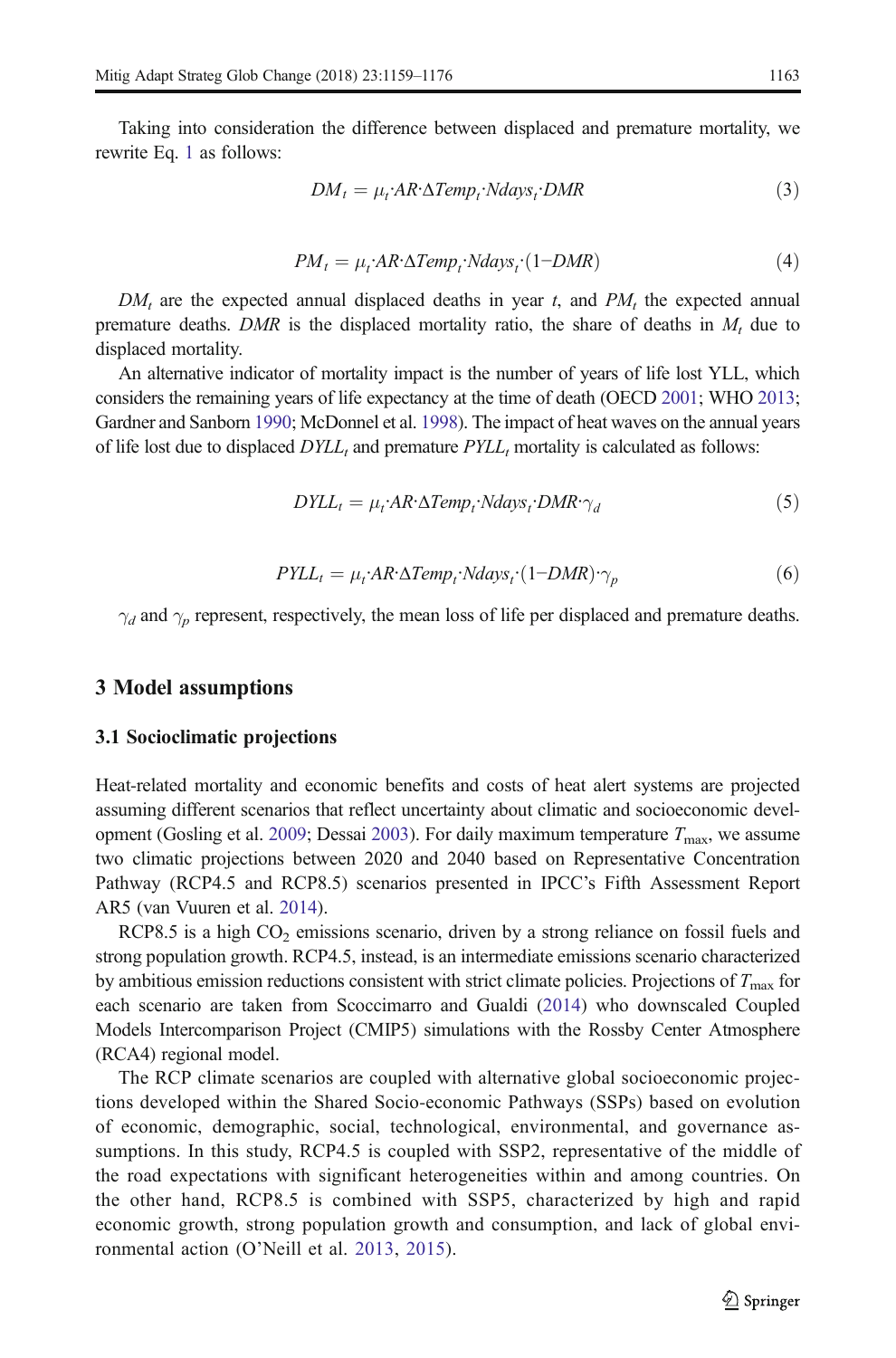### 3.2 Mortality parameters

The main assumptions and inputs for mortality calculations in this study are summarized in Table 1. The heat attributable risk AR, displaced mortality ratio  $DMR$ , and mean loss of life expectancy are kept constant, whereas the remaining variables are changing over time.

For the period 2001–2009, the mortality in Madrid on heat wave days ( $T_{\text{max}}$ )  $T_{\text{crit}}$  = 34 °C) was 57.5 deaths per day (Linares et al. [2014\)](#page-16-0). The daily mortality rate  $\mu_t$  is an age-weighted projection over time using Spanish Statistical Office (INE) [2014\)](#page-16-0) demographic assumptions for the city of Madrid up to year 2040. The empirical evidence on mortality displacement is still limited, and results across studies are sometimes inconsistent. Thus, we select an upper and lower bound estimate using results from (Saha et al. [2014\)](#page-17-0) who analyzed mortality displacement in seven US cities over the period between 1980 and 2009.

The loss of life attributed to a displaced death  $\gamma_d$  is assumed equal to 16 days, the mean of the interval ranging from a few days to about 1 month, but could be more depending on local conditions (Hajat et al. [2005;](#page-16-0) Saha et al. [2014\)](#page-17-0). For premature deaths, we assume the loss of life  $\gamma_p$  ranges between several months and the expected remaining life years at the age of death. The lower bound of this range is inferred on the basis of years of life lost for an acute death from air pollution (Bickel and Friedrich [2005\)](#page-15-0), since intense heat and air pollution adversely affect the human circulatory and respiratory systems. Based on demographic projections for Madrid during the time period 2020–2040, we estimate a loss of life of around 4.7 years per premature death. This number represents a weighted mean considering future changes in life expectancy, population age distribution as determined from life table projections by the Spanish Statistical Office (INE [2014\)](#page-16-0), and heat deaths by age group as determined for Madrid by (Linares et al. [2014\)](#page-16-0).  $\gamma_d$  and  $\gamma_p$  are kept constant over time.

| Parameter | Description                                                                                   | Value                                                                                                                                    |
|-----------|-----------------------------------------------------------------------------------------------|------------------------------------------------------------------------------------------------------------------------------------------|
| $Tmax_t$  | Time series of daily maximum<br>temperatures $2020-2040$ (°C)                                 | Time series for each RCP climate scenario<br>(Scoccimarro and Gualdi 2014)                                                               |
| $\mu_t$   | Daily mortality from natural causes<br>during heatwaves                                       | Projected over time using demographic data<br>(INE $2014$ )                                                                              |
| AR        | Heat attributable mortality as % of<br>daily deaths per 1 $\degree$ C above $T_{\text{crit}}$ | 4.24% per $\degree$ C (95% CI, 1.57–6.88%)<br>(Linares et al. 2014)<br>Maintained constant over time                                     |
| DMR       | Displaced mortality ratio as % total<br>heat-related deaths                                   | Lower bound = $35\%$ ; upper bound = $75\%$<br>(Saha et al. 2014)<br>Maintained constant over time                                       |
| $\gamma$  | Loss of life expectancy<br>(years of life lost per deaths)                                    | $\gamma_d$ = 16 days (displaced death)<br>$\gamma_p = 4.7$ years (premature death)<br>(own assumptions)<br>Maintained constant over time |

Table 1 Parameters for calculating heat-related mortality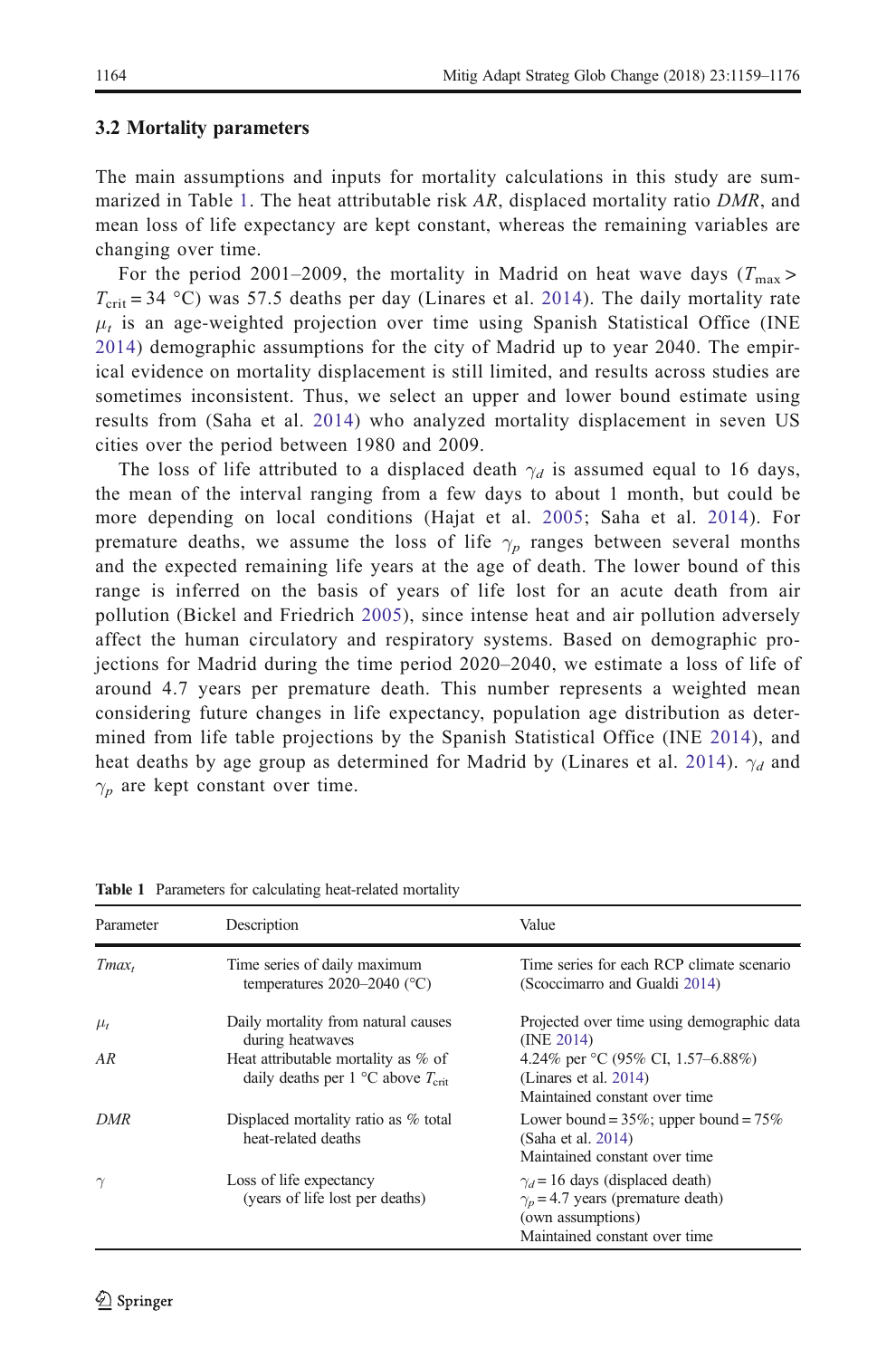### <span id="page-6-0"></span>4 HWS evaluation: methodological steps for benefit and cost assessment

In this section, we present the methodological framework to assess the annual flows of benefits and costs of a HWS, combining information on  $T_{\text{crit}}$  and projected maximum daily temperatures  $Tmax_t$  over the period 2020–2040. We apply the framework to the city of Madrid.

#### 4.1 HWS benefits from avoided mortality

The assessment is conducted as follows: (a) estimation of the preventable mortality, (b) choice of the monetary metric and adjustment of economic values from literature to study site, and (c) projections of flows of benefits over time.

#### 4.1.1 Estimation of preventable mortality

The economic benefits of heat alert systems can be valued on the basis of potentially avoided mortality impacts  $(AM)$ , in terms of the percentage of preventable deaths or years of life lost, given the expected effectiveness  $(E)$  of the HWS:

$$
AM_t = M_t \cdot E \tag{7}
$$

Given the absence of studies evaluating the effectiveness of HWS specifically for Madrid, we refer to Fouillet et al. [\(2008\)](#page-16-0) which is one of the most comprehensive studies in this respect in Europe. They evaluated the effectiveness of the alert system and prevention plan adopted in France in 2006 by comparing observed excess deaths with those that would have been expected to occur in the absence of preventive measures. The evaluated plan comprises a wide set of measures in line with those typically introduced in Europe and North America (McGregor et al. [2015](#page-16-0)), ranging from the setup of a warning system to real-time surveillance of health data, and emergency plans for vulnerable people with visits and care offer. Following the Fouillet et al. ([2008](#page-16-0)) analysis, we assume  $E$  varies between 60 and 78%, with a central value of 65%. The range is in line with the findings of Ebi et al. ([2004](#page-16-0)) and Benmarhnia et al. ([2016](#page-15-0)) for North American cities.

#### 4.1.2 Choice of monetary metric to value mortality

For mortality valuation, two approaches have been used in the literature and by governmental agencies (European Commission [1999](#page-16-0)): the VSL and the VOLY. Both values provide a monetary metric to estimate the benefits of measures that deliver a risk reduction on health (OECD [2001\)](#page-17-0). The VSL is based on the individual willingness to pay (WTP) for small reductions in the risk of dying. The VOLY is derived from the willingness to pay for increasing life expectancy by one additional year.

Although decision making in public health continuously involves comparing incremental costs with expected benefits, the monetization of mortality has been criticized in the literature on the basis that human life is inestimable and cannot be priced (Ackerman and Heinzerling [2004](#page-15-0); Patokos [2010\)](#page-17-0). However, even when explicit values are not provided, mortality risk reductions will receive an implicit valuation through the decision to either implement or not to implement a particular policy. Using unambiguous values of VSL or VOLY is therefore preferred to support more transparent and consistent decision-making process (OECD [2011\)](#page-17-0).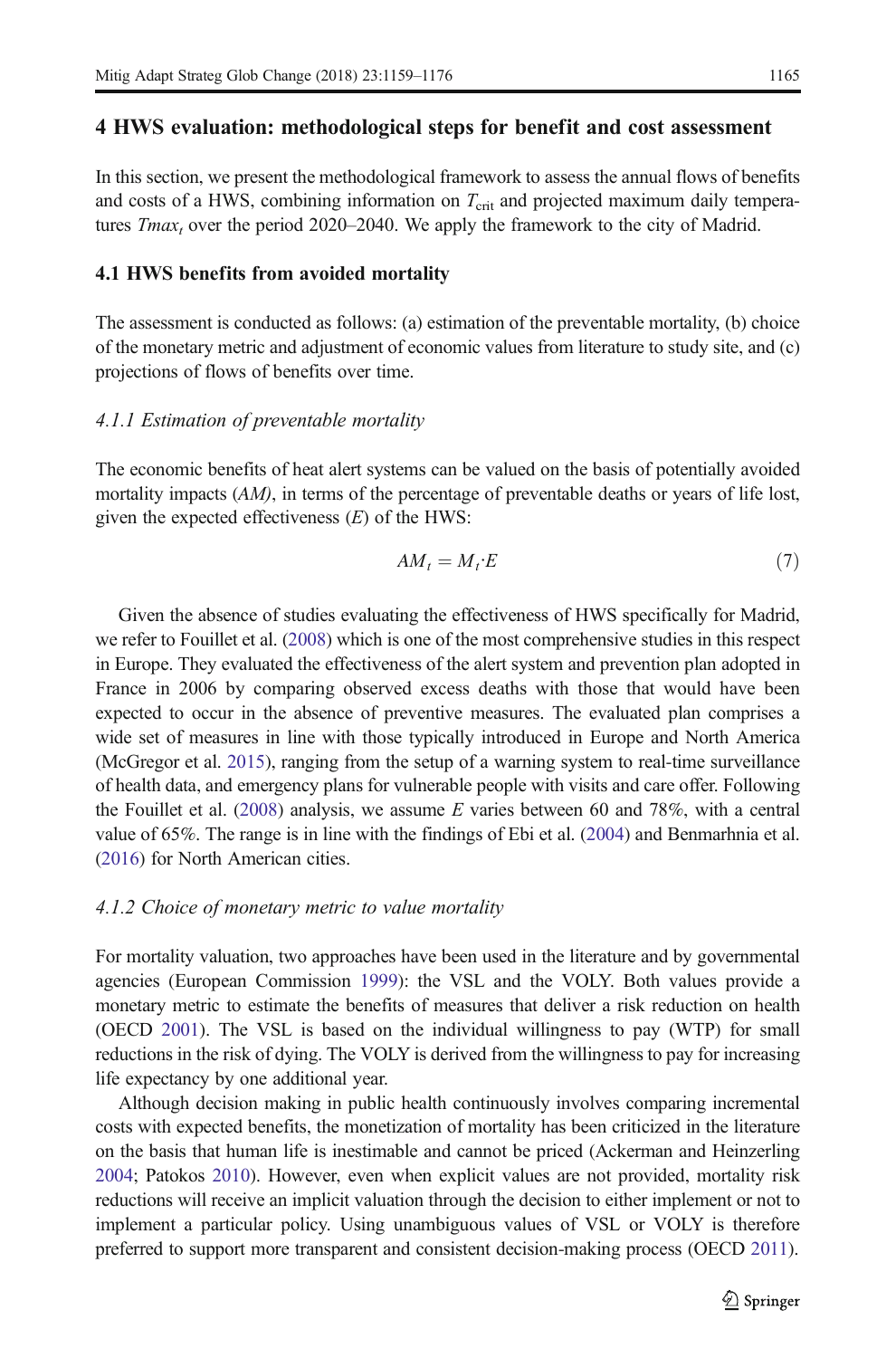In the context of air pollution, OECD [\(2008,](#page-17-0) [2011](#page-17-0)) recommends using VSL as a general rule. European Commission ([1999](#page-16-0)), the Clean Air for Europe (CAFE) program (Hurley et al. [2005](#page-16-0); Watkiss et al. [2005](#page-17-0)), and the APHEKOM project (Chanel [2011\)](#page-15-0) suggest VOLY as the preferred approach for short-term effects on mortality from air pollution. Hurley et al. [\(2005\)](#page-16-0) have argued that assigning a full statistical life for short-term exposure to air pollution with consequential minor changes in life expectancy might be misleading.

The VSL has been commonly used to assess the mortality impact of heat waves in previous studies leading to very high benefits of heat warning systems (Ebi et al. [2004](#page-16-0); EPA [2015](#page-16-0)). However, the same debate on air pollution applies in the context of heat waves, where existent studies have estimated a few days to about 1-month change in life expectancy for displaced mortality (Saha et al. [2014](#page-17-0); Hajat et al. [2005](#page-16-0)). So, in the context of displaced deaths, heat stress is a contributing cause of death, but not the main underlying mortality risk factor. Therefore, assigning a full statistical life for such a short reduction of life expectancy might exaggerate the economic impact or conversely exaggerate the benefits of an averted heat death. To shed further insights on heat wave mortality valuation, we propose to compare three approaches (Table 2). Option 1 is the traditional approach where VSL is applied to both displaced and premature mortality. Option 2 is an intermediate view, in which we use VSL for premature deaths, and VOLY for displaced mortality, considering the appropriate loss of life. Option 3 is a conservative approach where both premature and displaced deaths are calculated in terms of loss of life expectancy and valued as VOLYs.

Table [3](#page-8-0) summarizes the mortality costs selected for this study. For VSL, we rely on the global meta-analysis of stated preference studies conducted by Lindheim et al. [\(2011](#page-16-0)) in the context of environmental, health, and transport policies. For EU27, the recommended VSL is 3.6 million dollars (at 2005 prices).

For displaced mortality, we have taken the air pollution VOLY estimated by Chilton et al.  $(2004)$  $(2004)$  $(2004)$  as a proxy for "displaced VOLY" in the heat wave context, given the lack of specific valuation studies. Using mortality valuation estimates from air pollution context can be a reasonable first approximation given that health outcomes (cardiovascular and respiratory diseases) are similar across the two risk factors (air pollution and heat waves). The estimate by Chilton et al. ([2004](#page-15-0)) was determined using a WTP survey conducted in the UK to estimate the monetary equivalent of a small change in life expectancy under the context of short-term mortality associated with air pollution exposure. More specifically, this corresponds to a gain of 1 month in life expectancy for someone currently in poor health. The study of Chilton et al. ([2004](#page-15-0)) revealed that people attributed a lower value to a gain in life expectancy when faced with poor health compared to the preference of a healthy individual. For premature deaths, as a proxy for "premature VOLY" in the heat wave context, we use the value of de Ayala and Spadaro [\(2014](#page-15-0)), who recommend an estimate for the EU-27 considering the available literature on long-term mortality in the context of air pollution.

| Mortality indicator    | Monetary approach |                       |                                  |  |
|------------------------|-------------------|-----------------------|----------------------------------|--|
|                        | Option 1          | Option 2              | Option 3                         |  |
| Premature<br>Displaced | VSL<br>VSL        | VSL<br>Displaced VOLY | Premature VOLY<br>Displaced VOLY |  |

Table 2 Monetary approaches used for mortality valuation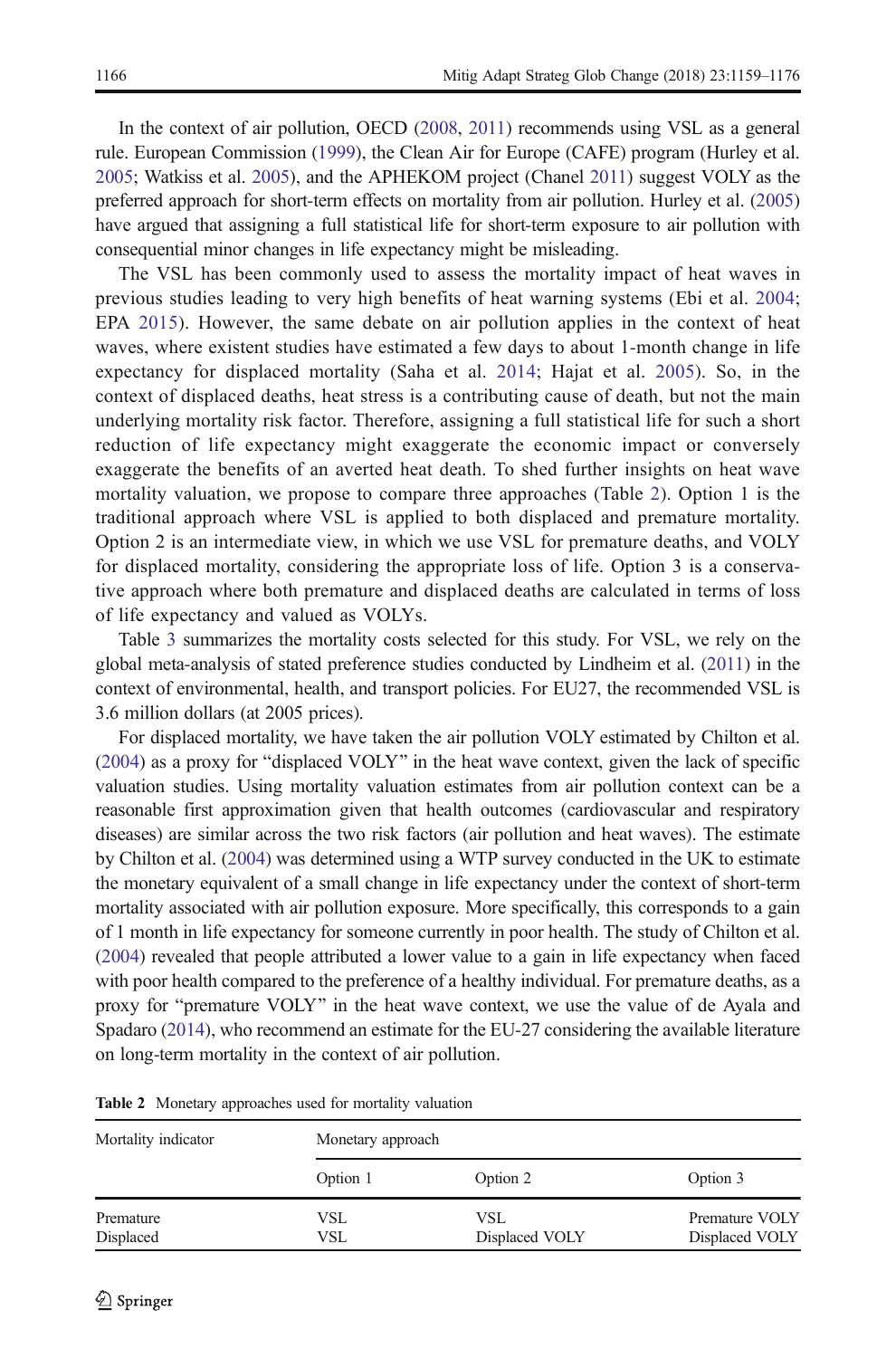| Mortality indicator                                                               | Monetary<br>approach | Reference value                   | Adjusted<br>value<br>for Spain | Source for<br>reference value    |
|-----------------------------------------------------------------------------------|----------------------|-----------------------------------|--------------------------------|----------------------------------|
| Premature deaths<br>(loss of statistical life)                                    | VSL                  | 3.6 million \$2005<br>(EU-27)     | 4.1 million                    | <b>OECD</b> (2011)               |
| Premature deaths (loss of 1 year of<br>life expectancy in normal health)          | Premature<br>VOLY    | 90,000 $\epsilon$ 2013<br>(EU-27) | 109,000                        | de Ayala and<br>Spadaro $(2014)$ |
| Displaced deaths (loss of 1 month of Displaced<br>life expectancy in poor health) | VOLY                 | 7280 £2004 (UK)                   | 10,300                         | Chilton et al.<br>(2004)         |

<span id="page-8-0"></span>Table 3 Valuation of heat-related mortality in year 2020 (base costs  $\epsilon$ 2013)

Income elasticity is 0.8 for adjustment over space and 1 for adjustment over time (OECD [2011\)](#page-17-0)

The reference values obtained from the literature (Table 3) have been adjusted to Euro 2013 accounting for income differences, as well as for changes in the cost of living over time. For this, we follow the recommendations of OECD ([2011](#page-17-0)) and economic indicators from the World Bank [\(http://data.worldbank.org/indicator\)](http://data.worldbank.org/indicator): (i) conversion to the national currency using the Purchasing Power Parity (PPP) adjusted exchange rate, (ii) adjustment to current prices using the Consumer Price Index (CPI), and (iii) adjustment for variation of real income in time and space using thePPP-adjusted gross domestic product (GDP) percapita.The reference values have been further adjusted for GDP per capita growth from the baseline year 2013 to year 2020.

#### 4.1.3 Projections of benefits over time

As the mortality benefits occur over time, economic values have been adjusted to reflect the real purchase power of the population in future years according to SSP2 and SSP5 projections. The total benefits are then obtained by summing the annual flow of benefits:

$$
TB = \sum_{t} \frac{AM_t \cdot V_t}{(1+d)^t} \tag{8}
$$

TB is the present value of the total benefits for the chosen time period 2020– 2040 (t = 0 to 20);  $AM_t$  are the preventable deaths or YLL in each year t;  $V_t = V_t 1 \cdot (1 + \beta g_{\text{edn}})$  is the VSL or VOLY adjusted for variation of real income in time, where  $V_0$  is the value estimated for Spain in Table 3 for  $t = 0$ .  $g_{\text{gd}p}$  is the growth rate of the PPP-adjusted GDP per capita for Spain according to the SSPs scenarios,  $\beta = 1$  is the income elasticity over time (OECD [2011\)](#page-17-0), and d is the discount rate. In the case of HWS, where costs and benefits are occurring at the same time, the impact of discounting on the benefit-cost ratio is not significant, so that we take  $d = 0$ .

#### 4.2 HWS operational costs

The assessment is conducted as follows: (a) type of actions included, (b) choice of the monetary values, and (c) projections of flows of costs over time.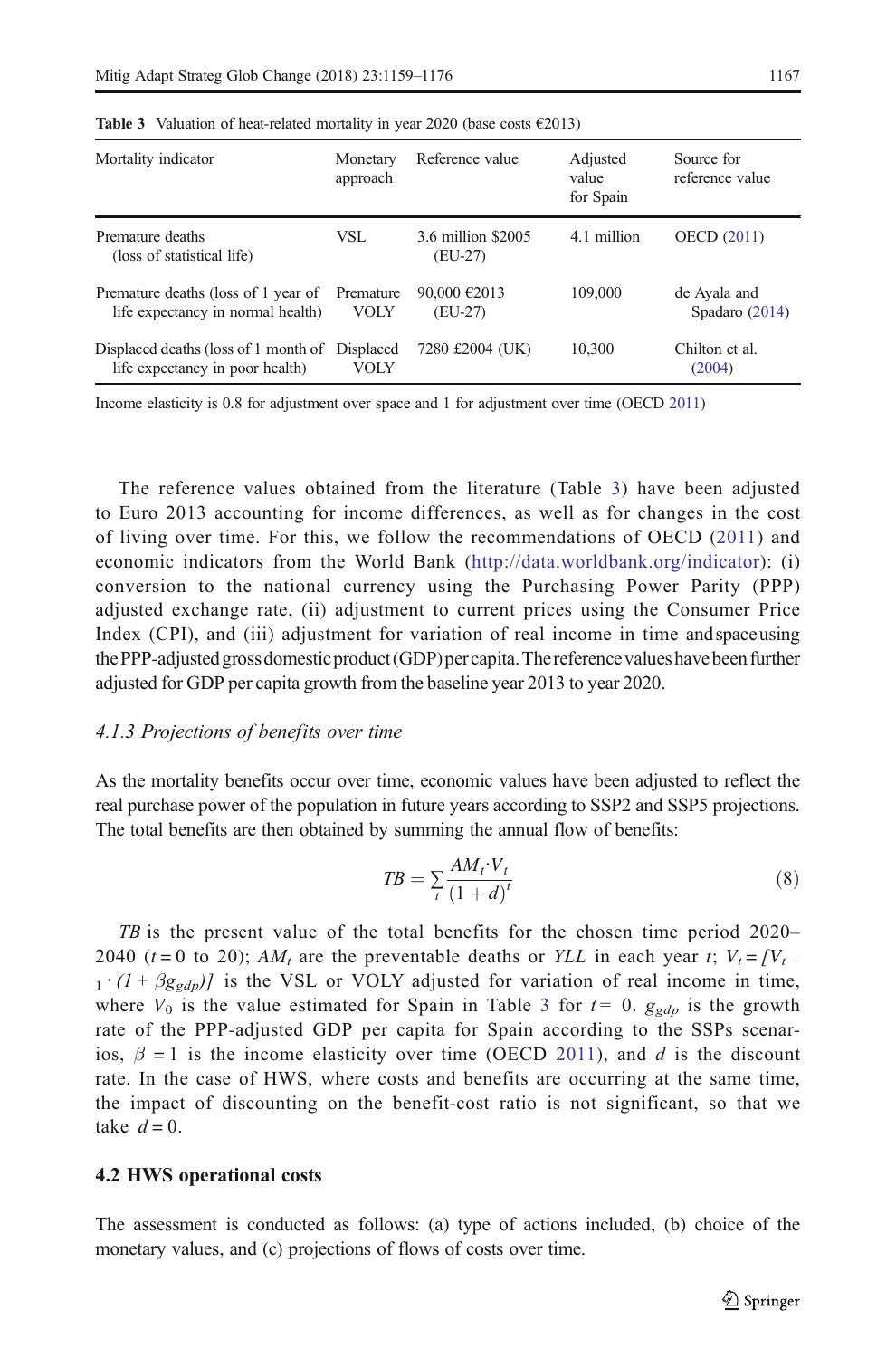## <span id="page-9-0"></span>4.2.1 Type of actions

A heat warning system must provide advice on protective behavior to the general public, as well as to targeted vulnerable groups (the elderly, children, people with serious chronic illnesses and mobility problems, low-income groups, outdoor workers) (PHE [2013](#page-17-0)). It is active during a specified operational timeframe which depends on the period when heat-related health burdens are expected to increase anomalously. These systems use information on weather forecasting and threshold temperatures to release watch alerts and warning messages. Specific operational conditions and actions foreseen to reduce health risks vary according to the geographical location. A HWS is usually part of a wider Heat-Health Action Plan (HHAP) (McGregor et al. [2015\)](#page-16-0), which comprises a number of actions at the community level, when the pre-identified alert threshold is reached. These are public health actions which, in Europe and the USA, generally include media announcements to the general public that suggest behavioral recommendations, a bulletin or web page directed to professionals or for the overall population, leaflets for home care managers, dedicated telephone heat lines, and alerts going out to hospital emergency services and health centers, among others (McGregor et al. [2015](#page-16-0)). Following the 2003 heat wave, the Health Department in Madrid has put in place a warning system whose actions are aligned with those of other countries in Europe and the USA (Comunidad de Madrid [2015\)](#page-15-0).

### 4.2.2 Choice of monetary values

The cost assessment within a benefit-cost analysis of any intervention in public health usually involves a number of steps, including the identification of specific actions, the categorization of costs, and the quantification of personnel and time required as well as projections and discounting (Hutton and Rehfuess [2006](#page-16-0)). In practical terms, difficulties arise when estimating the costs of HWS in specific urban contexts due to the lack of a specific dedicated budget for planning, limited accessibility of quantitative information on personnel, and time dedication per type of action from implementing agencies, as well as lack of studies providing a transparent and comprehensive analysis of resource costs. Given these limitations, a basic procedure has been followed for the Madrid case study that relies on information from Ebi et al. [\(2004\)](#page-16-0). We assume a lower bound estimate of direct costs per day, referring to basic activities such as the additional labor required to maintain a heat line and emergency medical services, and an upper bound for a wider set of actions, which additionally include dissemination campaigns, media announcements, and alerts to nursing homes and other facilities that provide extra care to vulnerable people through community outreach programs. The estimates in Table 4 are adjusted to year 2013 for national currency, changes in real income per capita (in time and space),

| Actions                                     | Cost per heatwave day |
|---------------------------------------------|-----------------------|
| Basic interventions                         | 7800                  |
| Basic interventions + supplementary actions | 14,000                |

Table 4 Projected operational costs of HWS in year 2020 (base costs  $\epsilon$ 2013)

Adapted from Ebi et al. [\(2004\)](#page-16-0)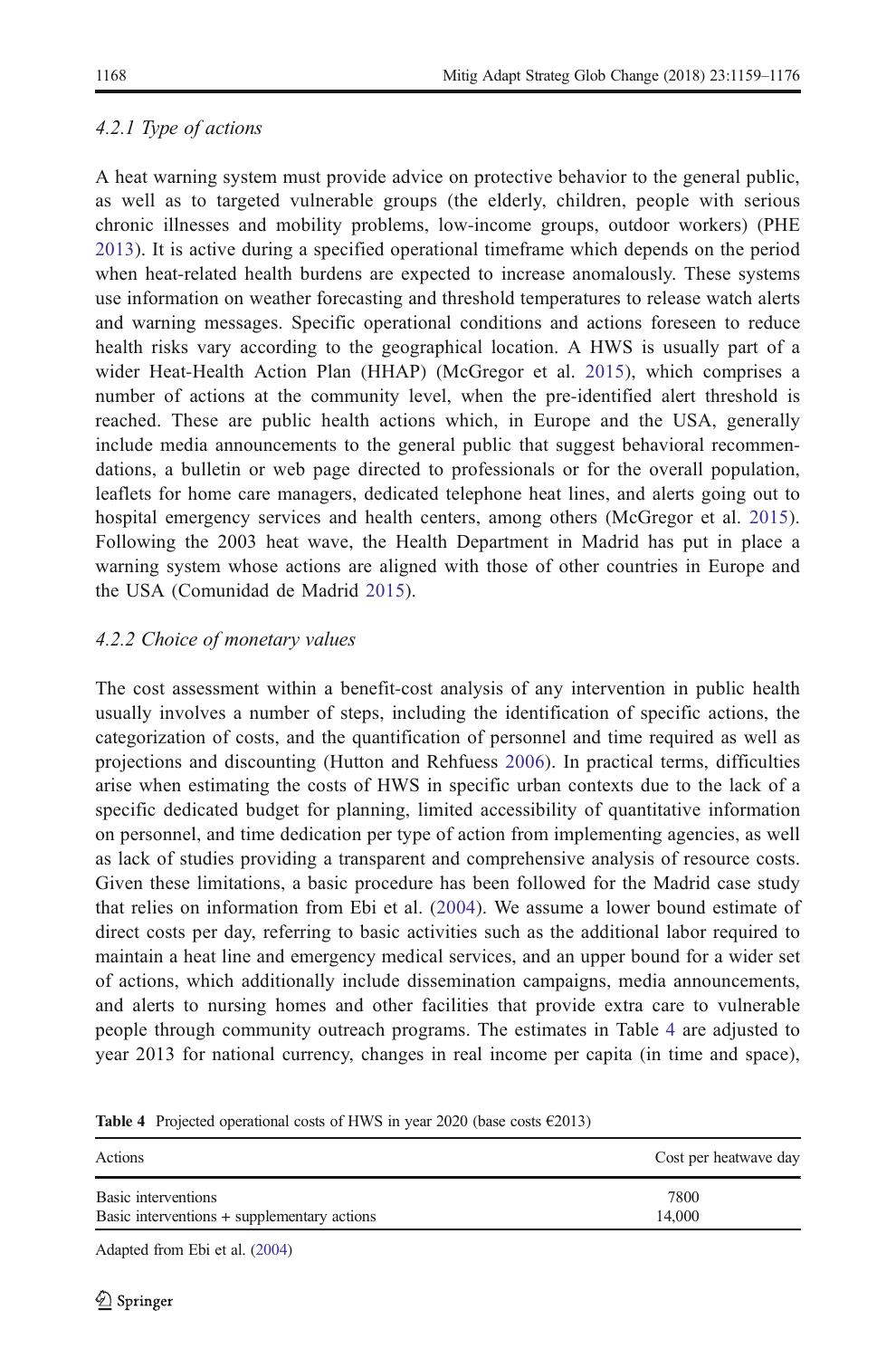and population size at risk, and further corrected for GDP per capita and population growth from the baseline year 2013 to year 2020.

#### 4.2.3 Projections of costs over time

Annual costs are projected to 2040 using PPP-adjusted GDP per capita to reflect increased labor wages over time in future scenarios (SSP2 and SSP5), population growth, and taking into account the number of days in which the HWS is activated, when the maximum daily temperature is above  $T_{\text{crit}}$ . Income elasticity is applied in the same way as for the valuation of benefits in Section [4.1](#page-6-0). Annual costs are summed to obtain the total cost:

$$
TC = \sum_{t} \frac{N days_t \cdot DC_t}{(1+d)^t} \tag{9}
$$

TC is the present value of the yearly flow of costs for the period 2020–2040 with  $t = 0$  to 20 years;  $N days<sub>t</sub>$  is the number of days in which the maximum daily temperature is above  $T_{\text{crit}}$  in year t; the operational costs per heat wave day are  $DC_t = [DC_{t-1} \cdot (1 + \beta g_{\text{edp}} + g_{\text{loop}})]$  and  $DC_0$  are the costs reported in Table [4](#page-9-0) for  $t = 0$ .  $g_{\text{gdp}}$  and  $g_{\text{pop}}$  are, respectively, the growth rate of the PPP-adjusted GDP per capita and the growth rate of the population for Spain according to the SSPs scenarios,  $\beta = 1$  is the income elasticity over time, and d the discount rate (where we have chosen  $d = 0$ ).

## 5 Results and discussion

#### 5.1 Mortality impacts in the absence of HWS

Total mortality for Madrid City  $TM$  is computed following Eq. [2](#page-3-0). The decomposition into premature and displaced deaths as well as the life years lost (YLL) is presented in Table [5](#page-11-0). Note that the influence of the RCP scenario is less pronounced than the effect of AR and DMR on mortality variability in the period of reference. Further, the years of life lost due to displaced mortality are at most a few percent of the total loss of life  $(0.5-3\%)$ , although displaced mortality accounts for 35–75% of deaths. This raises an important methodological question concerning which is the most appropriate metric to estimate mortality displacement.

#### 5.2 Comparison of benefits vs. costs of HWS under RCP8.5

We present the results for RCP8.5, which is a business as usual scenario. The cumulative health benefits over the period 2020–2040 ranges between 0.11 and 18.7 billion  $\epsilon$ . This range reflects different choices of the input parameters and their lower and upper bounds. For, instance, the lower bound estimates correspond to the lowest AR and HWS effectiveness, along with DMR =  $75\%$  and VOLY valuation for mortality (option 3). Conversely, the highest AR and HWS effectiveness coupled with VSL valuation (option 1) gives the upper bound.

Operational costs are determined by the number of days when the HWS is active and upon the comprehensiveness of the intervention plan. The range for the 20-year time span varies from 5.1 to 9.2 million  $\epsilon$ .

Comparison of health benefits and operational costs reveals that the benefit–cost ratio (BCR) (Table [6](#page-12-0)) might vary from a lower bound central estimate of 42 (option 3) and an upper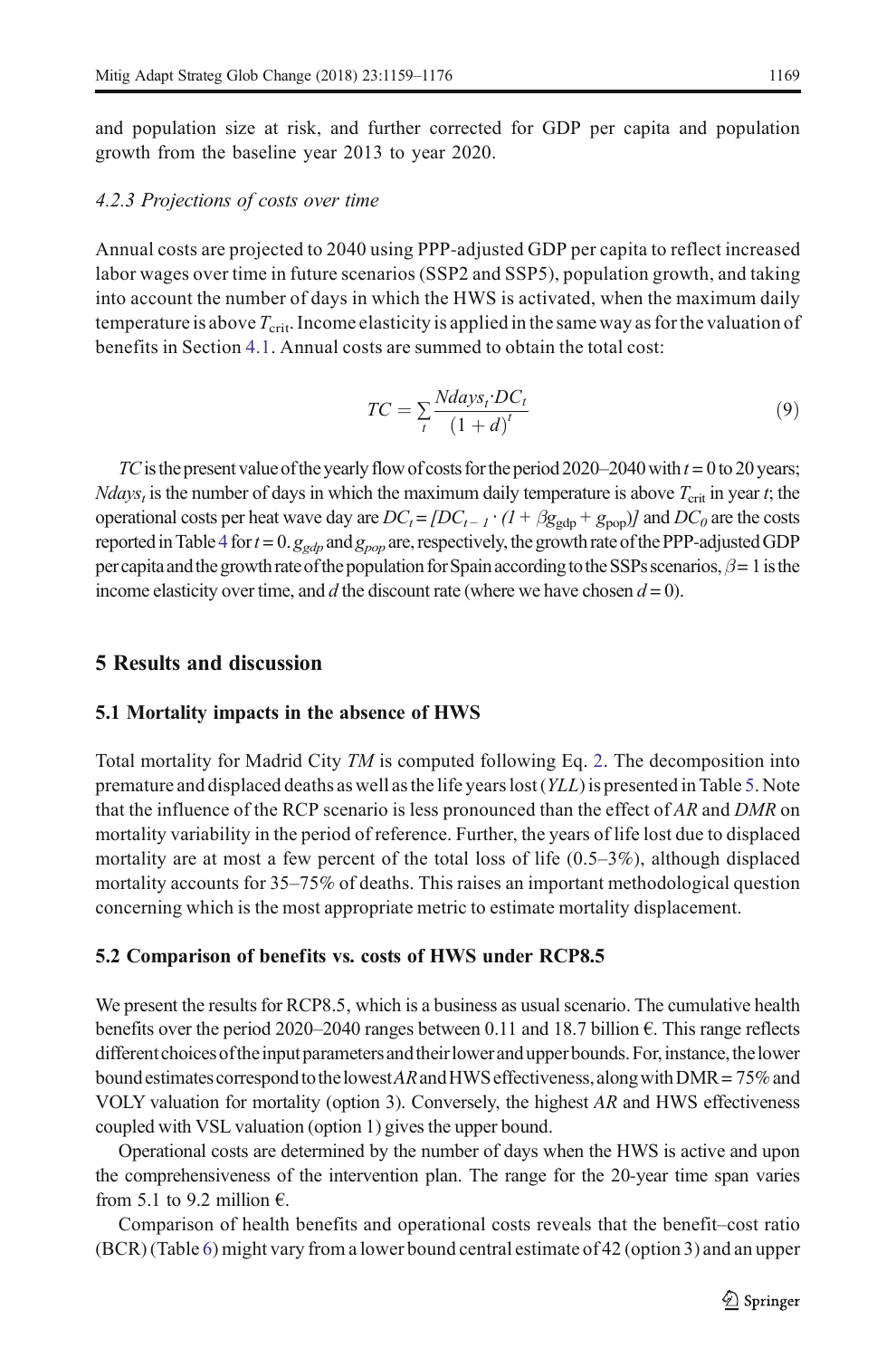<span id="page-11-0"></span>

|                              | Table 5 Aggregate health impacts for different mortality indicators, 2020–2040                                  |                                   |                                    |                                        |                                        |                             |
|------------------------------|-----------------------------------------------------------------------------------------------------------------|-----------------------------------|------------------------------------|----------------------------------------|----------------------------------------|-----------------------------|
| Scenario                     | Total deaths                                                                                                    | Premature deaths                  | Displaced deaths                   | Total YLL                              | Premature <i>YLL</i>                   | Displaced YLL               |
| DMR 75%<br>DMR 35%<br>RCP4.5 | 2806 (1039-4553)                                                                                                | (824 (675-2960)<br>702 (260-1138) | 2105 (779–3415)<br>982 (364-1593)  | 8616 (3190-13,981)<br>3390 (1255–5500) | 8573 (3174–13,911)<br>3297 (1221–5350) | $92(34-150)$<br>43 (16-70)  |
| DMR 35%<br>DMR 75%<br>RCP8.5 | 3158 (1169-5125)                                                                                                | 790 (292-1281)<br>2053 (760-3331) | 2369 (877-3844)<br>1105 (409-1794) | 9697 (3591-15,735)<br>3815 (1412-6190) | 9649 (3573-15,656)<br>3711 (1374-6022) | $104(38-168)$<br>48 (18-79) |
|                              | Ranges in parentheses correspond to results based on the 95% uncertainty interval of the attributable risk (AR) |                                   |                                    |                                        |                                        |                             |

| ï<br>į                                                                                                          |
|-----------------------------------------------------------------------------------------------------------------|
| ֖֖֖֖֧֧֖֖֧֧ׅ֧֪ׅ֧֚֚֚֚֚֚֚֚֚֚֚֚֚֚֚֚֚֚֚֚֚֚֚֚֚֚֚֚֚֚֚֚֚֬֝֝֓֞֝֓֞֝֬֝֬<br>l                                               |
| ı                                                                                                               |
| j<br>ı<br>ï                                                                                                     |
| į<br>è<br>í                                                                                                     |
| 3<br><b>NATION</b><br>Ì                                                                                         |
| ì                                                                                                               |
|                                                                                                                 |
| ֖֖֖֖֖֖֖֧֪ׅ֪֪ׅ֚֚֚֚֚֚֚֚֚֚֚֚֚֚֚֚֚֚֚֚֚֚֚֚֚֚֚֚֚֬֝֓֓֬<br>I<br>l<br>j<br>ł<br>ı<br>j<br>j                              |
| į<br>ł<br>l                                                                                                     |
|                                                                                                                 |
| ֖֖֖֖֖֖֧ׅ֖֧֪֪ׅ֖֧֚֚֚֚֚֚֚֚֚֚֚֚֚֚֚֚֚֚֚֚֚֚֚֚֚֚֚֚֚֬֝֝֓֞<br>l<br>֖֖֖֖֧ׅׅׅ֧ׅ֪֪ׅ֚֚֚֚֚֚֚֚֚֚֚֚֚֚֚֚֚֚֚֚֚֚֚֚֚֡֝֝֬֝֬֓֞֓֬<br>í |
| ı                                                                                                               |
| $\mathbf{1}$                                                                                                    |
| j<br>ij<br>Ji<br>į<br>ì<br>cang<br>ż<br>I<br>ä                                                                  |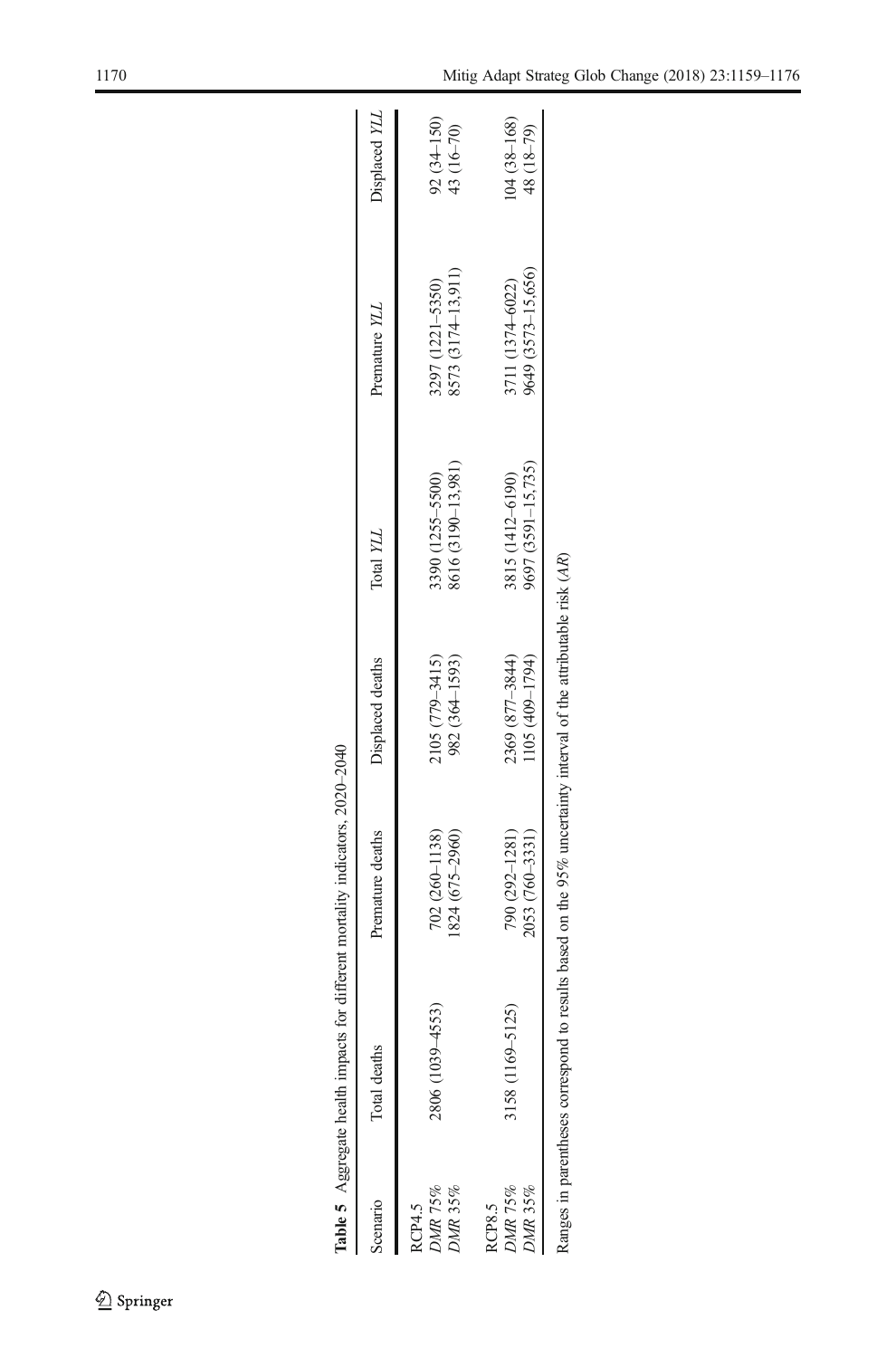<span id="page-12-0"></span>bound central estimate of 1350 (option 1) for the three valuation schemes considered here. The ranges around the central estimates reflect different combinations of low and high input assumptions, rather than a formal confidence interval. The upper bound under Option 1 (BCR  $= 3700$ ) is consistent with the estimates published previously by Ebi et al. ([2004](#page-16-0)) and Hunt et al. ([2016](#page-16-0)), whereas the lower bound under Option 3 (BCR = 12) is two orders of magnitude smaller, and could, therefore, be interpreted as a conservative estimate of the potential impact of a HWS on saving lives.

In Table [7](#page-13-0), we present the effect of the different input parameters on the benefit-cost ratio. The principal key driver turns out to be the mortality valuation approach, which can affect the ratio by a factor up to 32 if we compare the most conservative approach for valuation (option 3) with the traditional one (option 1). Less influential drivers for the benefit-cost ratio include the attributable risk  $AR$  and the displaced mortality ratio  $DMR$ . More epidemiological research in view of defining critical values for DMR based on localized data could reduce the impact of this parameter.

Finally, the choice of the socioclimatic scenario has a negligible influence on the benefitcost ratio as both benefits and costs are proportional to the number of heat waves days (Ndays) and the mean excess temperature ( $T_{\text{max}}-T_{\text{crit}}$ ) is not very different between RCP/SSP combinations in the time period of reference (Scoccimarro and Gualdi [2014\)](#page-17-0). A wider gap in the results is expected over the latter part of the twenty-first century as higher temperatures are projected under RCP8.5 compared to those under RCP4.5.

These results raise an interesting research question: Which mortality valuation approach (VSL or VOLY) is the most appropriate for projecting the health benefits of a HWS?

The answer to this question may have potential consequences for adaptation policy at the local and regional scale, as the choice of the mortality values may affect the benefit-cost ratio significantly depending on the geographical region under analysis, with economic benefits not outweighing the costs in some areas. Applying our methodological approach to the study of Hunt et al. [\(2016\)](#page-16-0), we would expect to find a lower bound BCR < 1 for London (Northwest Europe) and a lower bound BCR on the order of one for Prague, Czech Republic (Eastern Europe).

## 6 Caveats and further research

## 6.1 Uncertainty and time dependency

We have accounted for uncertainty in various physical and economic factors by either considering different levels or ranges for their values. This could be further refined by eliciting distribution functions for all model parameters in view of a full probabilistic analysis.

| Benefit-cost ratio | Monetary approach |                                |                               |  |
|--------------------|-------------------|--------------------------------|-------------------------------|--|
|                    | Option 1 VSL/VSL  | Option 2 VOLY/VSL              | Option 3 VOLY/VOLY            |  |
| DMR 75%<br>DMR 35% | 1350 (360–3700)   | 340 (90–900)<br>870 (230-2400) | $42(12-120)$<br>$110(30-300)$ |  |

Table 6 Benefit– cost ratio under different monetary approaches for mortality valuation under RCP8.5

Value ranges attributable to the AR, comprehensiveness of the plan in terms of costs, and its effectiveness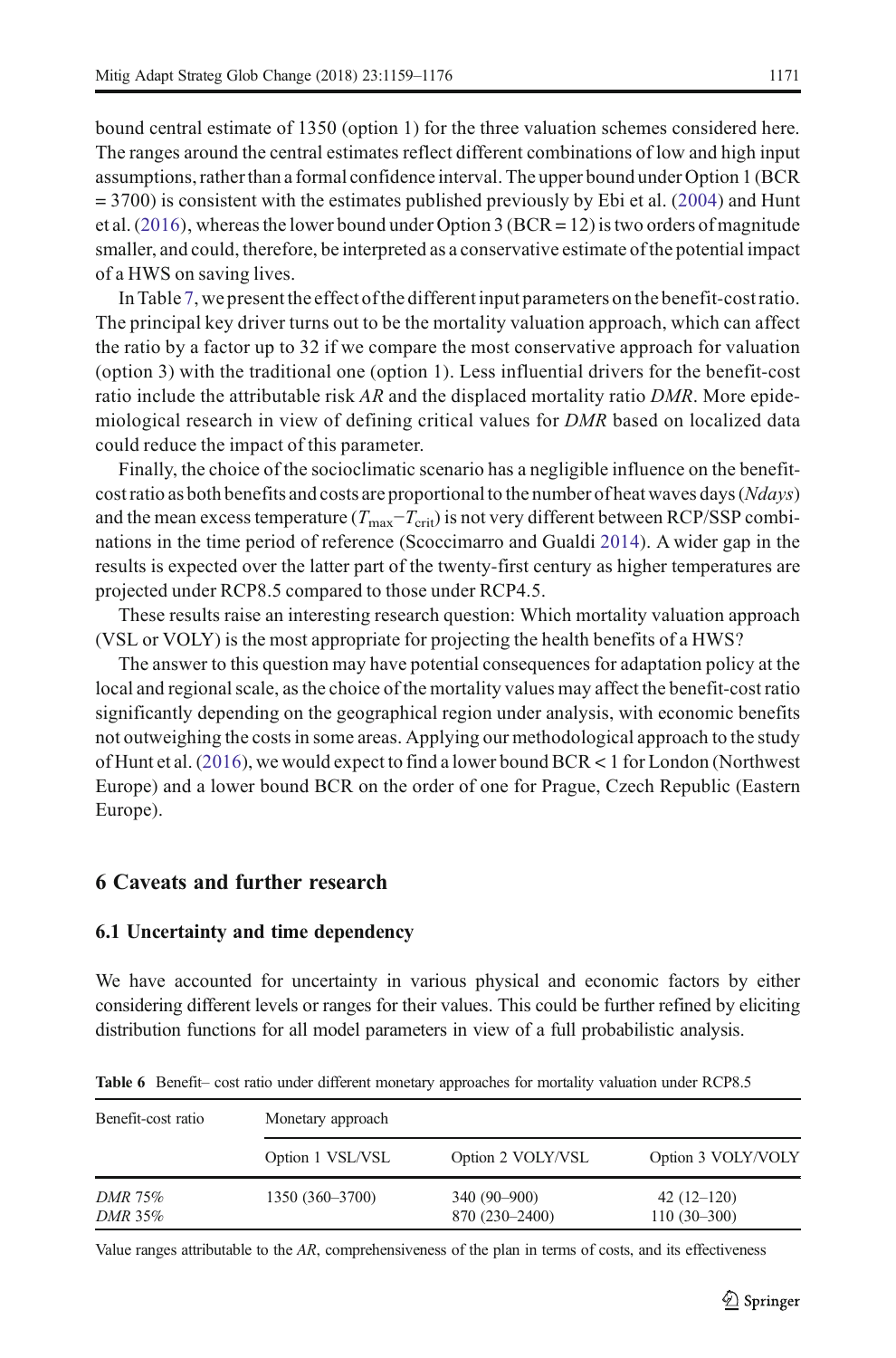<span id="page-13-0"></span>

| <b>Table 7</b> Effects of input parame-<br>ters on benefit-cost ratio | Parameters                | Variation factor |
|-----------------------------------------------------------------------|---------------------------|------------------|
|                                                                       | Monetary valuation        | 32               |
|                                                                       | Attributable risk         | 4.4              |
|                                                                       | Displaced mortality       | 2.6              |
|                                                                       | Comprehensiveness of plan | 1.8              |
|                                                                       | Effectiveness of HWS      | 1.3              |
|                                                                       | RCPs/SSPs                 | 1.1              |

Most of the heat-related mortality studies assume that the current threshold temperature and/or the temperature-mortality association will remain unchanged in the future (Baccini et al. [2011](#page-15-0); EPA [2015\)](#page-16-0). Although this assumption may be reasonable over the short term (in fact, in our own analysis for 2020–2040, we assume constant  $T_{\text{crit}}$  and AR), future long-term studies should explore the possibility of time-varying threshold temperature and attributable risk due to potential techno-socioeconomic acclimatization processes. The variability of these parameters has global implications as their future evolution depends very much on prevailing meteorological conditions and population health trends, attributes that clearly have a geographical dimension.

## 6.2 Morbidity benefits

We should note that the health benefits are underestimated due to the fact that morbidity has not been included in the current analysis. Linares and Díaz ([2008](#page-16-0)) have estimated morbidity effects directly linked to heat stress in Madrid, specifically related to hospital admissions from respiratory and cardiovascular causes. More recently, they extended their analysis of the impact of temperature to include mental health (Linares et al. [2016](#page-16-0)). In terms of economic valuation, however, morbidity benefits are relatively small compared to those of mortality. Even the loss of 1 month for a displaced death  $(10,300\epsilon)$  is around three times the cost of a hospital stay. In the case of air pollution, as a proxy example, hospitalization costs are much less than 1% of the mortality burden (Bickel and Friedrich [2005](#page-15-0)). Therefore, addition of heat-related illnesses would not change in a significant way the conclusion regarding the cost-effectiveness of a HWS.

## 6.3 HWS costs

HWS operational costs have been estimated following simplified assumptions. More studies are required for better categorization of costs and human resources to establish, maintain, and operate a HWS. A HWS is part of the public health decision-making process, and any assessment of its effectiveness and associated costs should be carried out in collaboration with the public health sector (Roger et al. [2010\)](#page-17-0).

## 6.4 Need for local studies

The economic analysis by Hunt et al. ([2016](#page-16-0)) has demonstrated that local considerations do matter, and depending on the input data, they found significant variability in the results across the three European cities considered in that study. For the case of London, UK, for example, under certain combinations of assumptions, a HWS was found not to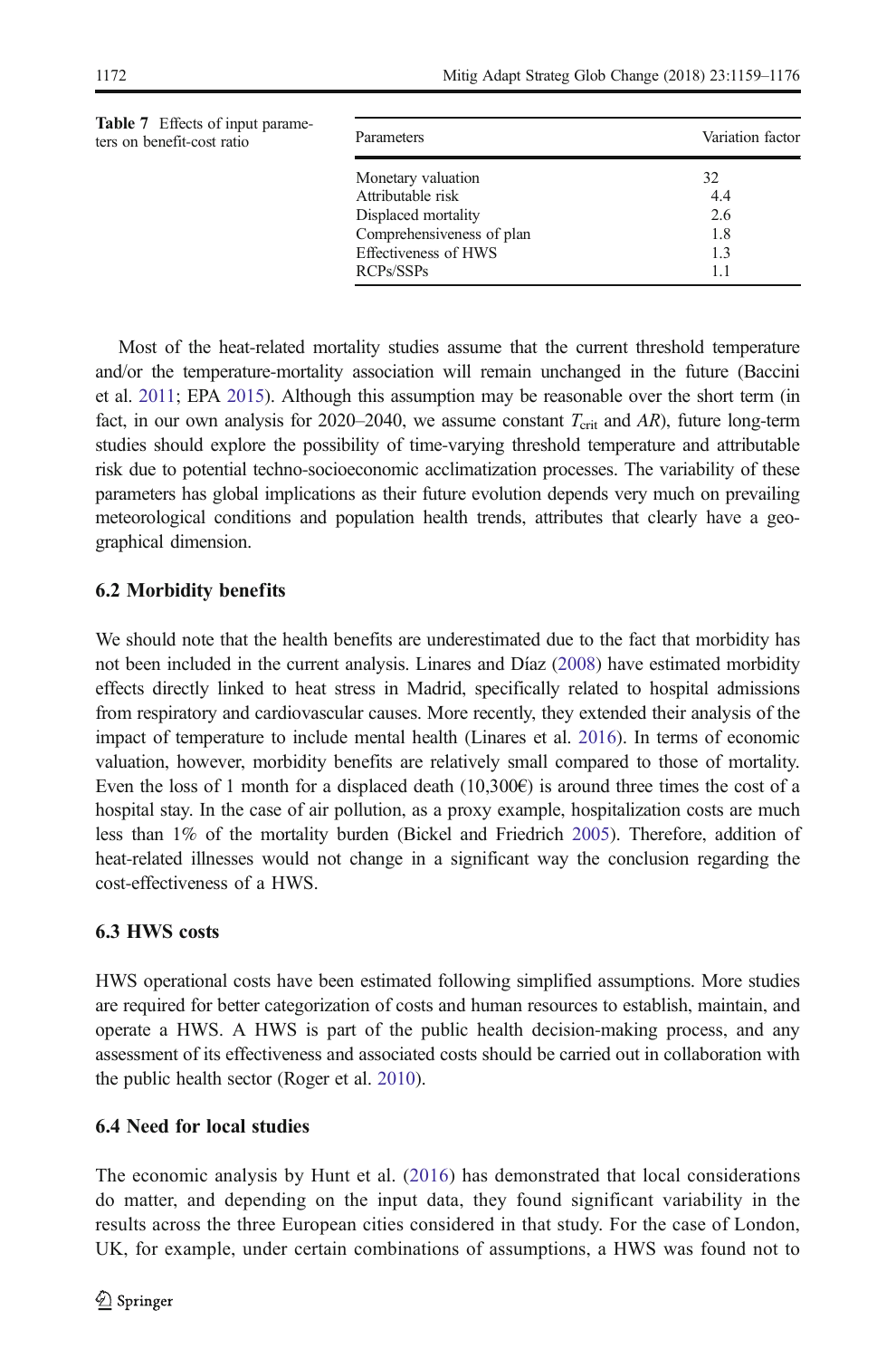be cost-effective under climate change, meaning that resource costs exceeded the expected health benefits of the intervention. Thus, local evidence from one particular study, in general, can neither be directly transferred to other locations, nor readily upscaled to the regional or global level.

### 7 Conclusions and recommendations

Heat waves are expected to intensify in the future as a consequence of climate change, implying an increase of heat-related mortality, especially among vulnerable groups in urban settings. As HWSs represent an essential adaptation strategy, it is important to assess their economic viability.

This paper presents a systematic framework for valuing costs and benefits of HWSs using a bottom-up approach. We find that among the many parameters that influence the benefit-cost ratio (BCR) of a HWS, the choice on how to conduct the mortality valuation (VSL vs VOLY) is the key driver, contributing to an order of magnitude change in BCR. Coupled with uncertainties in epidemiological data, and comprehensiveness of the alert plan, the BCR between the two approaches can vary by up to two orders of magnitude. The analysis opens the debate of which approach is best suited to project the health benefits of a HWS, given that the benefits may not exceed the costs when applying the VOLY approach at a particular location.

This has potentially significant consequences at the global scale, suggesting that there is no one-size-fits-all solution. Local specificity prevents any generalization given that local climate, demographic, and epidemiological conditions are highly inhomogeneous within and across countries. Therefore, adaptation efforts to establish HWSs need to be developed locally and properly reflect the nexus between hazards, population exposure, and socioeconomic vulnerabilities.

The most adequate economic approaches should be used to value HWSs, including the development of specific estimates for displaced and premature VOLYs suitable for heat mortality assessment, in order to avoid inefficient and maladaptation strategies. Until such values are available, our recommendation is to apply the three suggested valuation approaches to test that the BCR is greater than unity and use VOLY values borrowed from air pollution context given that the health outcomes are similar.

Finally, for a HWS to remain a viable and cost-effective option for heat adaptation, it is important that public health authorities periodically review their economic viability and effectiveness. Reassessment every 10 years could be recommended as this might represent an appropriate time scale to observe epidemiological changes in health risks in response to socioclimatic-economic trends, technological and medical advances, health system, and community-coordinated actions against excessive temperatures, as well as individual physiological acclimatization.

Acknowledgments This study is part of the project BASE (Bottom-up Climate Adaptation Strategies for a Sustainable Europe) funded by the European Union's Seventh Framework Programme for research, technological development, and demonstration under Grant Agreement No. 308337. Marc B. Neumann also acknowledges financial support from the Ramón y Cajal Research Fellowship of the Ministry of Economy and Competitiveness of Spain (no. RYC-2013-13628).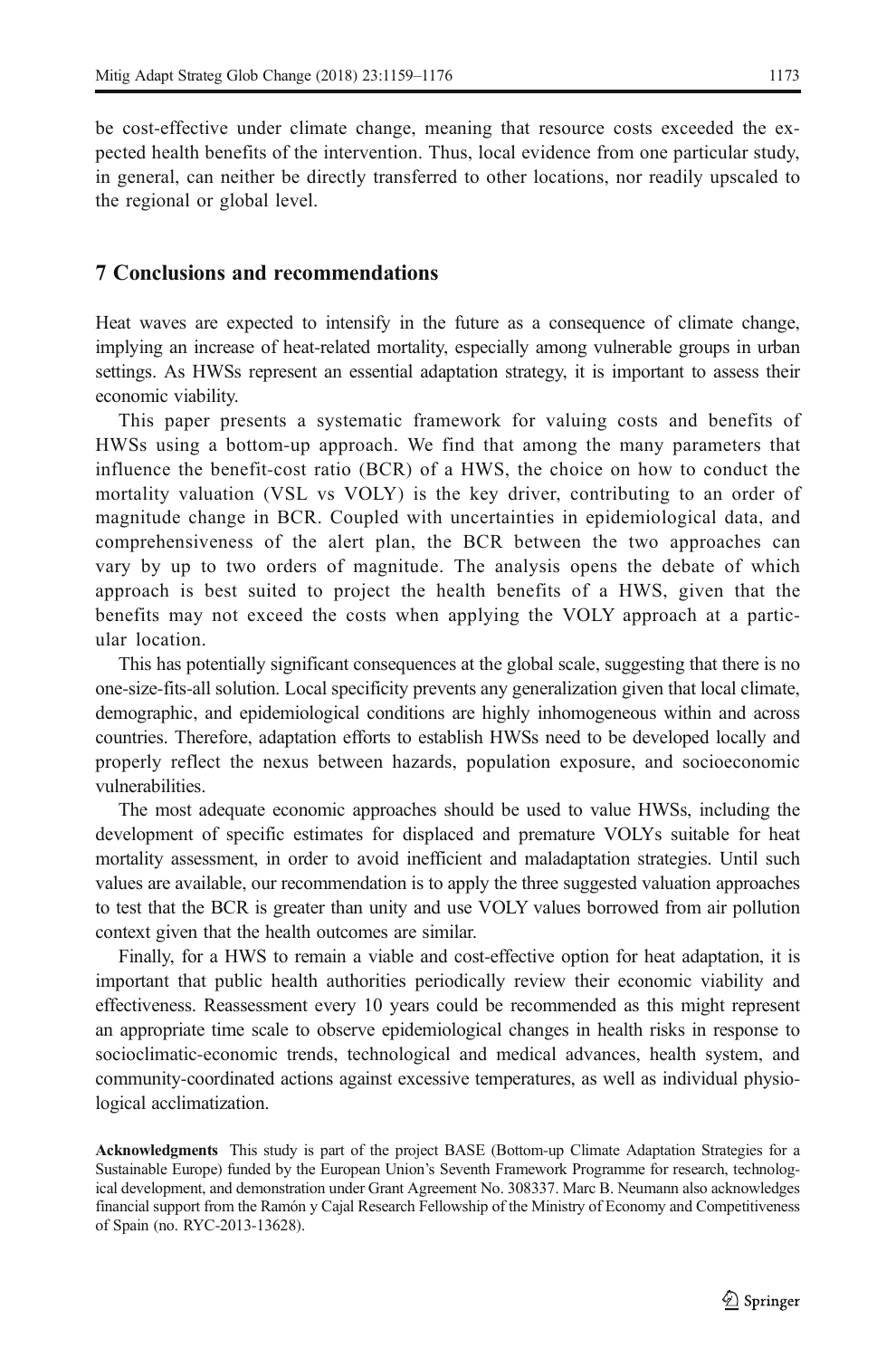<span id="page-15-0"></span>Open Access This article is distributed under the terms of the Creative Commons Attribution-NonCommercial 4.0 International License (http://creativecommons.org/licenses/by-nc/4.0/), which permits any noncommercial use, distribution, and reproduction in any medium, provided you give appropriate credit to the original author(s) and the source, provide a link to the Creative Commons license, and indicate if changes were made.

## References

- Abrahamson V, Wolf J, Lorenzoni I, Fenn B, Kovats S, Willkinson P, Adger WN, Raine R (2008) Perceptions of heatwave risks to health: interview-based study of older people in London and Norwich, UK. J Public Health 31(1):119–126. <https://doi.org/10.1093/pubmed/fdn102>
- Ackerman F, Heinzerling L (2004) Priceless: on knowing the price of everything and the value of nothing. The New Press, New York
- Anderson GB, Bell ML (2011) Heat waves in the United States: mortality risk during heat waves and effect modification by heat wave characteristics in 43 U.S. communities. Environ Health Perspect 19(2):210–218
- Armstrong B, Gasparrini A, Hajat S (2014) Estimating mortality displacement during and after heat waves. Am J Epidemiol 79(12):1405–1406. <https://doi.org/10.1093/aje/kwu08>
- Åström DO, Tornevi A, Ebi KL, Rocklow J, Forsberg B (2016) Evolution of minimum mortality temperature in Stockholm, Sweden, 1901–2009. Environ Health Perspect 124(6):740–744. [https://doi.org/10.1289](https://doi.org/10.1289/ehp.1509692) [/ehp.1509692](https://doi.org/10.1289/ehp.1509692)
- Azhar GS, Mavalankar D, Nori-Sarma A, Rajiva A, Dutta P, Jaiswal A, Sheffield P, Knowlton K, Hess JJ, on behalf of the Ahmedabad Heat Climate Study Group (2014) Heat-related mortality in India: excess all-cause mortality associated with the 2010 Ahmedabad heat wave. PLoS One 9(3):e91831. [https://doi.org/10.1371](https://doi.org/10.1371/journal.pone.0091831) [/journal.pone.0091831](https://doi.org/10.1371/journal.pone.0091831)
- Baccini M, Kosatsky T, Analitis A, Anderson HR, D'Ovidio M, Menne B, Michelozzi P, Biggeri A, the PHEWE Collaborative Group (2011) Impact of heat on mortality in 15 European cities: attributable deaths under different weather scenarios. J Epidemiol Community Health 65(1):64–67. [https://doi.org/10.1136](https://doi.org/10.1136/jech.2008.085639) [/jech.2008.085639](https://doi.org/10.1136/jech.2008.085639)
- Beniston M (2004) The 2003 heat wave in Europe: a shape of things to come? An analysis based on Swiss climatological data and model simulations. Geophys Res Lett 31(2). <https://doi.org/10.1029/2003GL018857>
- Benmarhnia T, Sottile MF, Plante C, Brand A, Casati B, Fournier M, Smargiassi A (2014) Variability in temperature-related mortality projections under climate change. Environ Health Perspect 122:1293–1298. <https://doi.org/10.1289/ehp.1306954>
- Benmarhnia T, Bailey Z, Kaiser D, Auger N, King N, Kaufman JS (2016) A difference-in-differences approach to assess the effect of a heat action plan on heat-related mortality, and differences in effectiveness according to sex, age, and socioeconomic status (Montreal, Quebec). Environ Health Perspect 124(11):1694–1699. <https://doi.org/10.1289/EHP203>
- Bickel P, Friedrich R (2005) Externalities of energy, methodology 2005 update. European Commission, Luxembourg, p 270
- Chanel O (2011) Guidelines on monetary cost calculations related to air-pollution health impacts. Deliverable D6, APHEKOM project, Improving Knowledge and Communication for Decision Making on Air Pollution and Health in Europe
- Chilton SM, Covey J, Jones-Lee M, Loomes G, Metcalf H (2004) Valuation of health benefits associated with reductions in air pollution: final report PB 9413. DEFRA, London
- Christidis N, Jones GS, Stott PA (2014) Dramatically increasing chance of extremely hot summers since the 2003 European heatwave. Nat Clim Chang 5(1):46–50. <https://doi.org/10.1038/nclimate2468>
- Colacino M, Conte M (1995) Heat waves in the Central Mediterranean. A Synoptic Climatol Il Nuovo Cimento 18(C):295–304. <https://doi.org/10.1007/BF02508561>
- Comunidad de Madrid (2015) Vigilancia y control de los efectos de las olas de calor 2015. Plan de respuesta antes los riesgos; [www.madrid.org](http://www.madrid.org), last access 11/10/2016
- De Ayala A, Spadaro J (2014) Economic costs of health effects. Report on work package 10 (WP10) for PURGE FP7 project
- Dessai S (2003) Heat stress and mortality in Lisbon part II. An assessment of the potential impacts of climate change. Int J Biometeorol 48(1):37–44. <https://doi.org/10.1007/s00484-003-0180-4>
- Díaz J, Carmona R, Mirón IJ, Ortiz C, León I, Linares C (2015) Geographical variation in relative risks associated with heat: update of Spain's heat wave prevention plan. Environ Int 85:273–283. [https://doi.](https://doi.org/10.1016/j.envint.2015.09.022) [org/10.1016/j.envint.2015.09.022](https://doi.org/10.1016/j.envint.2015.09.022)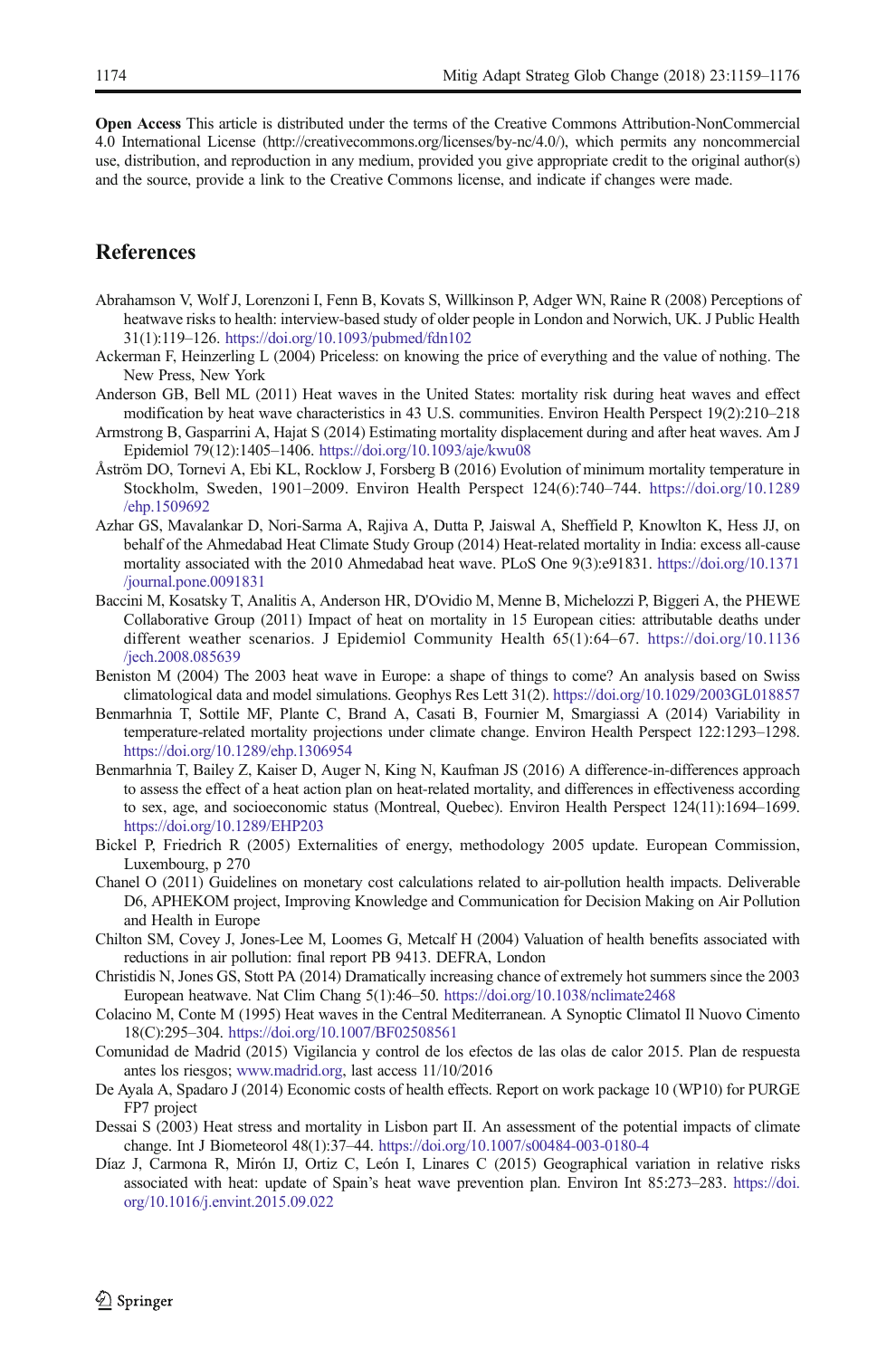- <span id="page-16-0"></span>Ebi KL, Teisberg TJ, Kalkstein LS, Robinson L, Weiher RF (2004) Heat watch/warning systems save lives: estimated costs and benefits for Philadelphia 1995–98. Bull Am Meteorol Soc 85(8):1067–1073. [https://doi.](https://doi.org/10.1175/BAMS-85-8-1067) [org/10.1175/BAMS-85-8-1067](https://doi.org/10.1175/BAMS-85-8-1067)
- EPA (2015) Climate change in the United States: benefits of global action. US Environmental Protection Agency, Office of Atmospheric Programs (OAP), EPA 430-R-15-001
- European Commission (1999) DGXII (JOULE Programme) externalities of energy, ExternE project, report 7, methodology: update 1998. Holland, M.R. and Forster, D. (eds). [http://www.externe.info/externe\\_d7/.](http://www.externe.info/externe_d7/) Accessed January 31, 2018.
- Fouillet A, Rey G, Wagner V, Laaidi K, Empereur-Bissonnet P, Le Tertre A, Frayssinet P, Bessemoulin P, Laurent F, De Crouy-Chanel P, Jougla E, Hémon D (2008) Has the impact of heat waves on mortality changed in France since the European heat wave of summer 2003? A study of the 2006 heat wave. Int J Epidemiol 37(2):309–317. <https://doi.org/10.1093/ije/dym25>
- Gardner JW, Sanborn JS (1990) Years of potential life lost (YPLL) what does it measure? Epidemiology 1(4): 322–329. <https://doi.org/10.1097/00001648-199007000-00012>
- Gosling SN, Lowe JA, McGregor GR, Pelling M, Malamud BD (2009) Associations between elevated atmospheric temperature and human mortality: a critical review of the literature. Clim Chang 92(3–4): 299–341. <https://doi.org/10.1007/s10584-008-9441-x>
- Hajat S, Armstrong BG, Gouveia N, Wilkinson P (2005) Mortality displacement of heat-related deaths. A comparison of Delhi, Sao Paulo and London. Epidemiology 16(5):613–620. [https://doi.org/10.1097/01.](https://doi.org/10.1097/01.ede.0000164559.41092.2a) [ede.0000164559.41092.2a](https://doi.org/10.1097/01.ede.0000164559.41092.2a)
- Hunt A, Ferguson J, Baccini M, Watkiss P, Kendrovski V (2017). Climate and weather service provision: economic appraisal of adaptation to health impacts. Climate Service 7:78-86
- Hurley F, Hunt A, Cowie H, Holland M, Miller B, Pye S, Watkiss P (2005) Methodology for the cost-benefit analysis for CAFE: volume 2: health impact assessment. AEATechnology Environment, UK. Report to DG Environment of the European Commission. AEAT/ED51014/Methodology Volume 2 Issue 1
- Hutton G, Rehfuess E (2006) Guidelines for conducting cost-benefit analysis of household energy and health interventions. WHO 2006; ISBN 92 4 159481 0
- Im ES, Pal JS, Eltahir EAB (2017) Deadly heat waves projected in the densely populated agricultural regions of South Asia. Sci Adv 3(8):e1603322. <https://doi.org/10.1126/sciadv.1603322>
- INE (Instituto Nacional de Estadística, Spanish Statistical Office) (2014). [http://www.ine.](http://www.ine.es/en/inebaseDYN/propob30278/propob_resultados_en.htm) [es/en/inebaseDYN/propob30278/propob\\_resultados\\_en.htm](http://www.ine.es/en/inebaseDYN/propob30278/propob_resultados_en.htm), last access 11/10/2016
- IPCC (2014) Climate change 2014: synthesis report. contribution of Working Groups I, II and III to the fifth assessment report of the Intergovernmental Panel on Climate Change. Pachauri, R.K. and Meyer, L.A. (Eds.). IPCC, Geneva, Switzerland, pp. 151
- Linares C, Díaz J (2008) Impact of high temperatures on hospital admissions: comparative analysis with previous studies about mortality (Madrid). Eur J Pub Health 18:318–322
- Linares C, Carmona R, Díaz J (2014) Análisis del impacto a corto plazo de los extremos térmicos y de otros factores ambientales sobre la mortalidad diaria en la ciudad de Madrid en el periodo 2001–2009. Reports I and II prepared for the European Commission under the BASE (Bottom-up Climate Adaptation Strategies Towards a Sustainable Europe) Project, 7th Research Framework Programme
- Linares C, Martínez-Martín P, Rodríguez-Blazquez C, Forjaz MJ, Carmona R, Díaz J (2016) Effect of heat wave on morbidity and mortality due to Parkinson's disease in Madrid: a time-series analysis. Environ Int 89-90: 1–6. <https://doi.org/10.1016/j.envint.2016.01.017>
- Lindheim H, Navrud S, Braathen NA, Biausque V (2011) Valuing mortality risk reductions from environmental, transport and health policies: a global meta-analysis of stated preference studies. Risk Anal 31(9):1381– 1407. <https://doi.org/10.1111/j.1539-6924.2011.01694.x>
- Martinez Austria PF, Bandala ER (2016) Maximum temperatures and heat waves in Mexicali, Mexico: trends and threshold analysis. Air, Soil and Water Res 9:21–28
- McDonnell S, Vossberg K, Hopkins RS, Mittan B (1998) Using YPLL in health planning. Public Health Rep 113(1):55–61
- McGregor GR, Bessemoulin P, Ebi KL, Menne B (2015) Heatwaves and health: guidance on warning-system development. World Meteorological Organization and World Health Organization, Geneva, Switzerland. WMO-No 1142
- Menne B, Matthies F (2009) Improving public health responses to extreme weather/heat-waves—EuroHEAT, Technical Summary, WHO 2009
- Meusel D, Menne B, Kirch W, Bertollini R (2004) Public health responses to extreme weather and climate events. A brief summary of the WHO meeting on this topic in Bratislava on 9–10 February 2004. J Public Health 12(6):371–381. <https://doi.org/10.1007/s10389-004-0068-8>